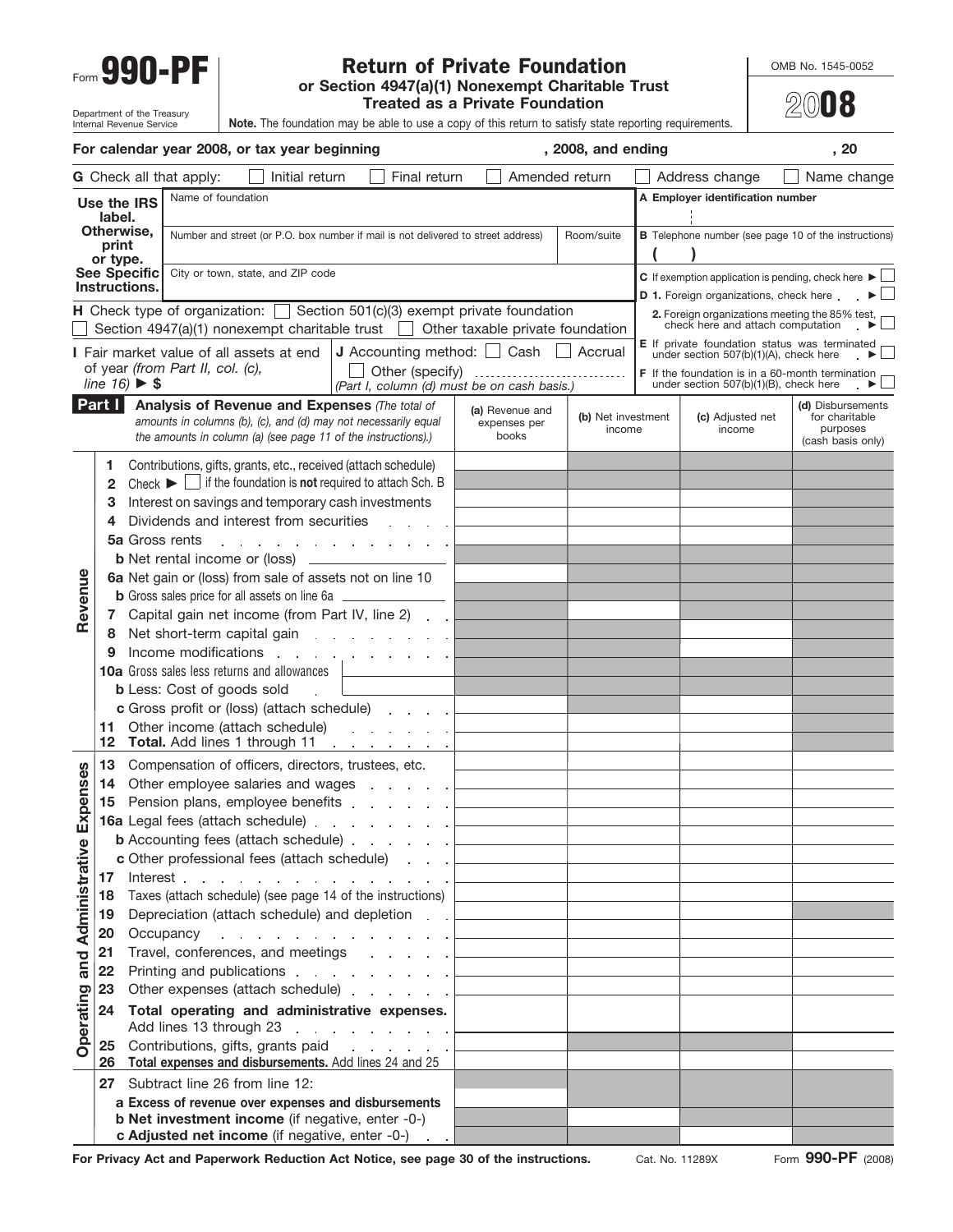|                   | Part II                                 | Beginning of year<br><b>Balance Sheets</b> Attached schedules and amounts in the description column<br>Should be for end-of-year amounts only. (See instructions.)                                                                                                                                                                                                                                                                                                                                                                                                                                                               |                |                | End of year           |
|-------------------|-----------------------------------------|----------------------------------------------------------------------------------------------------------------------------------------------------------------------------------------------------------------------------------------------------------------------------------------------------------------------------------------------------------------------------------------------------------------------------------------------------------------------------------------------------------------------------------------------------------------------------------------------------------------------------------|----------------|----------------|-----------------------|
|                   |                                         | (a) Book Value                                                                                                                                                                                                                                                                                                                                                                                                                                                                                                                                                                                                                   | (b) Book Value |                | (c) Fair Market Value |
|                   | 1.                                      | Cash-non-interest-bearing research and the set of the set of the set of the set of the set of the set of the set of the set of the set of the set of the set of the set of the set of the set of the set of the set of the set                                                                                                                                                                                                                                                                                                                                                                                                   |                |                |                       |
|                   | 2                                       | Savings and temporary cash investments and the same state of the same state of the same state of the Savings and Savings and Savings and Savings and Savings and Savings and Savings and Savings and Savings and Savings and S                                                                                                                                                                                                                                                                                                                                                                                                   |                |                |                       |
|                   | 3                                       |                                                                                                                                                                                                                                                                                                                                                                                                                                                                                                                                                                                                                                  |                |                |                       |
|                   |                                         |                                                                                                                                                                                                                                                                                                                                                                                                                                                                                                                                                                                                                                  |                |                |                       |
|                   | 4                                       |                                                                                                                                                                                                                                                                                                                                                                                                                                                                                                                                                                                                                                  |                |                |                       |
|                   |                                         |                                                                                                                                                                                                                                                                                                                                                                                                                                                                                                                                                                                                                                  |                |                |                       |
|                   | 5                                       | Grants receivable<br>the contract of the contract of the contract of                                                                                                                                                                                                                                                                                                                                                                                                                                                                                                                                                             |                |                |                       |
|                   | 6                                       | Receivables due from officers, directors, trustees, and other<br>disqualified persons (attach schedule) (see page 15 of the<br>instructions) and the contract of the contract of the contract of the contract of the contract of the contract of the contract of the contract of the contract of the contract of the contract of the contract of the contract                                                                                                                                                                                                                                                                    |                |                |                       |
|                   | 7                                       | Other notes and loans receivable (attach schedule) >                                                                                                                                                                                                                                                                                                                                                                                                                                                                                                                                                                             |                |                |                       |
|                   |                                         |                                                                                                                                                                                                                                                                                                                                                                                                                                                                                                                                                                                                                                  |                |                |                       |
| Assets            | 8                                       | Inventories for sale or use                                                                                                                                                                                                                                                                                                                                                                                                                                                                                                                                                                                                      |                |                |                       |
|                   | 9                                       | Prepaid expenses and deferred charges expenses and the state of the state of the Prepaid expenses and deferred charges                                                                                                                                                                                                                                                                                                                                                                                                                                                                                                           |                |                |                       |
|                   |                                         | <b>10a</b> Investments—U.S. and state government obligations (attach schedule)                                                                                                                                                                                                                                                                                                                                                                                                                                                                                                                                                   |                |                |                       |
|                   |                                         | <b>b</b> Investments-corporate stock (attach schedule)                                                                                                                                                                                                                                                                                                                                                                                                                                                                                                                                                                           |                |                |                       |
|                   |                                         | c Investments-corporate bonds (attach schedule)                                                                                                                                                                                                                                                                                                                                                                                                                                                                                                                                                                                  |                |                |                       |
|                   | 11                                      | Investments—land, buildings, and equipment: basis >                                                                                                                                                                                                                                                                                                                                                                                                                                                                                                                                                                              |                |                |                       |
|                   |                                         | $\begin{tabular}{l} \multicolumn{2}{c} {\textbf{1}} & \multicolumn{2}{c} {\textbf{1}} & \multicolumn{2}{c} {\textbf{1}} \\ \multicolumn{2}{c} {\textbf{1}} & \multicolumn{2}{c} {\textbf{1}} & \multicolumn{2}{c} {\textbf{1}} \\ \multicolumn{2}{c} {\textbf{1}} & \multicolumn{2}{c} {\textbf{1}} & \multicolumn{2}{c} {\textbf{1}} \\ \multicolumn{2}{c} {\textbf{1}} & \multicolumn{2}{c} {\textbf{1}} & \multicolumn{2}{c} {\textbf{1}} \\ \multicolumn{2}{c} {\textbf{1}} & \multicolumn$                                                                                                                                  |                |                |                       |
|                   | 12                                      | Investments—mortgage loans                                                                                                                                                                                                                                                                                                                                                                                                                                                                                                                                                                                                       |                |                |                       |
|                   | 13                                      | Investments-other (attach schedule) results and set of the schedule of the state of the state of the state of the state of the state of the state of the state of the state of the state of the state of the state of the stat                                                                                                                                                                                                                                                                                                                                                                                                   |                |                |                       |
|                   | 14                                      |                                                                                                                                                                                                                                                                                                                                                                                                                                                                                                                                                                                                                                  |                |                |                       |
|                   |                                         |                                                                                                                                                                                                                                                                                                                                                                                                                                                                                                                                                                                                                                  |                |                |                       |
|                   | 15                                      |                                                                                                                                                                                                                                                                                                                                                                                                                                                                                                                                                                                                                                  |                |                |                       |
|                   | 16                                      | Total assets (to be completed by all filers-see the<br>instructions. Also, see page 1, item l) [100] [100] [100] [100] [100] [100] [100] [100] [100] [100] [100] [100                                                                                                                                                                                                                                                                                                                                                                                                                                                            |                |                |                       |
| Liabilities       | 17<br>∣18<br>19<br>20<br>21<br>22<br>23 | Accounts payable and accrued expenses examples and accrued expenses<br>Grants payable in the state of the state of the state of the state of the state of the state of the state of the state of the state of the state of the state of the state of the state of the state of the state of the state<br>Deferred revenue<br>the contract of the contract of the contract of the contract of the contract of the contract of the contract of<br>Loans from officers, directors, trustees, and other disqualified persons.<br>Mortgages and other notes payable (attach schedule).<br>Total liabilities (add lines 17 through 22) |                |                |                       |
| ces               |                                         | Foundations that follow SFAS 117, check here $\blacktriangleright$ $\Box$<br>and complete lines 24 through 26 and lines 30 and 31.                                                                                                                                                                                                                                                                                                                                                                                                                                                                                               |                |                |                       |
|                   | 24                                      | Unrestricted<br>and the contract of the contract of the contract of the                                                                                                                                                                                                                                                                                                                                                                                                                                                                                                                                                          |                |                |                       |
|                   | 25                                      | Temporarily restricted                                                                                                                                                                                                                                                                                                                                                                                                                                                                                                                                                                                                           |                |                |                       |
|                   | 26                                      | Permanently restricted<br>the contract of the contract of the contract of the contract of the contract of the contract of the contract of                                                                                                                                                                                                                                                                                                                                                                                                                                                                                        |                |                |                       |
| or Fund Balan     |                                         | Foundations that do not follow SFAS 117, check here $\blacktriangleright$ $\Box$<br>and complete lines 27 through 31.                                                                                                                                                                                                                                                                                                                                                                                                                                                                                                            |                |                |                       |
|                   | 27                                      | Capital stock, trust principal, or current funds                                                                                                                                                                                                                                                                                                                                                                                                                                                                                                                                                                                 |                |                |                       |
|                   | 28                                      | Paid-in or capital surplus, or land, bldg., and equipment fund.                                                                                                                                                                                                                                                                                                                                                                                                                                                                                                                                                                  |                |                |                       |
| <b>Net Assets</b> | 29                                      | Retained earnings, accumulated income, endowment, or other funds .                                                                                                                                                                                                                                                                                                                                                                                                                                                                                                                                                               |                |                |                       |
|                   | 30                                      | Total net assets or fund balances (see page 17 of the                                                                                                                                                                                                                                                                                                                                                                                                                                                                                                                                                                            |                |                |                       |
|                   |                                         | instructions)<br>a construction of the contract of the construction of the construction of the contract of the construction of                                                                                                                                                                                                                                                                                                                                                                                                                                                                                                   |                |                |                       |
|                   | 31                                      | Total liabilities and net assets/fund balances (see page 17<br>of the instructions)                                                                                                                                                                                                                                                                                                                                                                                                                                                                                                                                              |                |                |                       |
|                   | Part III                                | Analysis of Changes in Net Assets or Fund Balances                                                                                                                                                                                                                                                                                                                                                                                                                                                                                                                                                                               |                |                |                       |
|                   |                                         | 1 Total net assets or fund balances at beginning of year-Part II, column (a), line 30 (must agree with                                                                                                                                                                                                                                                                                                                                                                                                                                                                                                                           |                |                |                       |
|                   |                                         | end-of-year figure reported on prior year's return) and a substitution of the state of the state of the state o                                                                                                                                                                                                                                                                                                                                                                                                                                                                                                                  |                | 1              |                       |
|                   |                                         | 2 Enter amount from Part I, line 27a<br>the contract of the contract of the contract of the contract of the contract of                                                                                                                                                                                                                                                                                                                                                                                                                                                                                                          |                | $\overline{2}$ |                       |
|                   |                                         |                                                                                                                                                                                                                                                                                                                                                                                                                                                                                                                                                                                                                                  |                | 3              |                       |
|                   |                                         |                                                                                                                                                                                                                                                                                                                                                                                                                                                                                                                                                                                                                                  |                | 4              |                       |
|                   |                                         |                                                                                                                                                                                                                                                                                                                                                                                                                                                                                                                                                                                                                                  |                | 5              |                       |

**5** Decreases not included in line 2 (itemize) © **5 6** Total net assets or fund balances at end of year (line 4 minus line 5)—Part II, column (b), line 30 **6**

 $\overline{\phantom{a}}$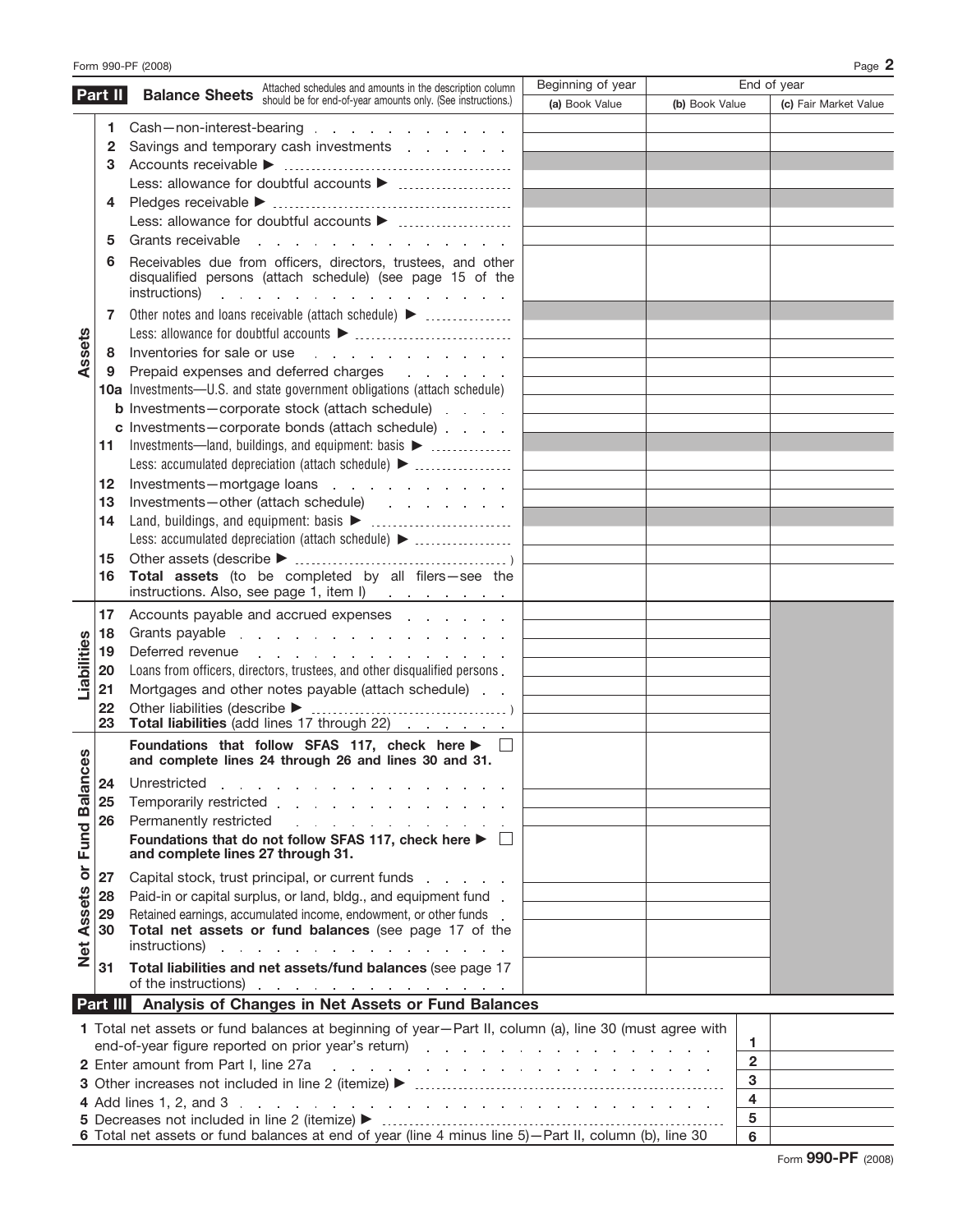| (a) List and describe the kind(s) of property sold (e.g., real estate,<br>2-story brick warehouse; or common stock, 200 shs. MLC Co.)          |                                                                                                                                                                                                                                |                                                 | (b) How acquired<br>P-Purchase<br>D-Donation | (c) Date acquired<br>(mo., day, yr.) | (d) Date sold<br>(mo., day, yr.)                                                                   |
|------------------------------------------------------------------------------------------------------------------------------------------------|--------------------------------------------------------------------------------------------------------------------------------------------------------------------------------------------------------------------------------|-------------------------------------------------|----------------------------------------------|--------------------------------------|----------------------------------------------------------------------------------------------------|
| 1a                                                                                                                                             |                                                                                                                                                                                                                                |                                                 |                                              |                                      |                                                                                                    |
| b                                                                                                                                              |                                                                                                                                                                                                                                |                                                 |                                              |                                      |                                                                                                    |
| c                                                                                                                                              |                                                                                                                                                                                                                                |                                                 |                                              |                                      |                                                                                                    |
| d                                                                                                                                              |                                                                                                                                                                                                                                |                                                 |                                              |                                      |                                                                                                    |
| е                                                                                                                                              |                                                                                                                                                                                                                                |                                                 |                                              |                                      |                                                                                                    |
| (e) Gross sales price                                                                                                                          | (f) Depreciation allowed<br>(or allowable)                                                                                                                                                                                     | (g) Cost or other basis<br>plus expense of sale |                                              |                                      | (h) Gain or (loss)<br>(e) $plus$ (f) $minus$ (g)                                                   |
| а                                                                                                                                              |                                                                                                                                                                                                                                |                                                 |                                              |                                      |                                                                                                    |
| b                                                                                                                                              |                                                                                                                                                                                                                                |                                                 |                                              |                                      |                                                                                                    |
| c                                                                                                                                              |                                                                                                                                                                                                                                |                                                 |                                              |                                      |                                                                                                    |
| d                                                                                                                                              |                                                                                                                                                                                                                                |                                                 |                                              |                                      |                                                                                                    |
| е                                                                                                                                              |                                                                                                                                                                                                                                |                                                 |                                              |                                      |                                                                                                    |
|                                                                                                                                                | Complete only for assets showing gain in column (h) and owned by the foundation on 12/31/69                                                                                                                                    |                                                 |                                              |                                      |                                                                                                    |
| (i) F.M.V. as of $12/31/69$                                                                                                                    | (i) Adjusted basis<br>as of 12/31/69                                                                                                                                                                                           | (k) Excess of col. (i)<br>over col. (j), if any |                                              |                                      | (I) Gains (Col. (h) gain minus<br>col. (k), but not less than $-0$ -) or<br>Losses (from col. (h)) |
|                                                                                                                                                |                                                                                                                                                                                                                                |                                                 |                                              |                                      |                                                                                                    |
| a<br>b                                                                                                                                         |                                                                                                                                                                                                                                |                                                 |                                              |                                      |                                                                                                    |
| c                                                                                                                                              |                                                                                                                                                                                                                                |                                                 |                                              |                                      |                                                                                                    |
| d                                                                                                                                              |                                                                                                                                                                                                                                |                                                 |                                              |                                      |                                                                                                    |
|                                                                                                                                                |                                                                                                                                                                                                                                |                                                 |                                              |                                      |                                                                                                    |
| е<br>2 Capital gain net income or (net capital loss)                                                                                           |                                                                                                                                                                                                                                | If gain, also enter in Part I, line 7           |                                              |                                      |                                                                                                    |
|                                                                                                                                                |                                                                                                                                                                                                                                | If (loss), enter -0- in Part I, line 7          |                                              | $\mathbf{2}$                         |                                                                                                    |
|                                                                                                                                                | 3 Net short-term capital gain or (loss) as defined in sections 1222(5) and (6):<br>If gain, also enter in Part I, line 8, column (c) (see pages 13 and 17 of the instructions).                                                |                                                 |                                              |                                      |                                                                                                    |
|                                                                                                                                                |                                                                                                                                                                                                                                |                                                 |                                              | 3                                    |                                                                                                    |
| <b>Part V</b>                                                                                                                                  | Qualification Under Section 4940(e) for Reduced Tax on Net Investment Income                                                                                                                                                   |                                                 |                                              |                                      |                                                                                                    |
|                                                                                                                                                | (For optional use by domestic private foundations subject to the section 4940(a) tax on net investment income.)                                                                                                                |                                                 |                                              |                                      |                                                                                                    |
| If section 4940(d)(2) applies, leave this part blank.                                                                                          |                                                                                                                                                                                                                                |                                                 |                                              |                                      |                                                                                                    |
|                                                                                                                                                | Was the foundation liable for the section 4942 tax on the distributable amount of any year in the base period?                                                                                                                 |                                                 |                                              |                                      | $\Box$ Yes<br>l I No                                                                               |
|                                                                                                                                                | If "Yes," the foundation does not qualify under section 4940(e). Do not complete this part.                                                                                                                                    |                                                 |                                              |                                      |                                                                                                    |
|                                                                                                                                                | 1 Enter the appropriate amount in each column for each year; see page 18 of the instructions before making any entries.                                                                                                        |                                                 |                                              |                                      |                                                                                                    |
| (a)<br>Base period years<br>Calendar year (or tax year beginning in)                                                                           | (b)<br>Adjusted qualifying distributions                                                                                                                                                                                       |                                                 | (c)<br>Net value of noncharitable-use assets |                                      | (d)<br>Distribution ratio<br>(col. (b) divided by col. (c))                                        |
| 2007                                                                                                                                           |                                                                                                                                                                                                                                |                                                 |                                              |                                      |                                                                                                    |
| 2006                                                                                                                                           |                                                                                                                                                                                                                                |                                                 |                                              |                                      |                                                                                                    |
| 2005                                                                                                                                           |                                                                                                                                                                                                                                |                                                 |                                              |                                      |                                                                                                    |
| 2004                                                                                                                                           |                                                                                                                                                                                                                                |                                                 |                                              |                                      |                                                                                                    |
| 2003                                                                                                                                           |                                                                                                                                                                                                                                |                                                 |                                              |                                      |                                                                                                    |
| <b>2 Total</b> of line 1, column (d)                                                                                                           | and the contract of the contract of the contract of the contract of the contract of                                                                                                                                            |                                                 |                                              | 2                                    |                                                                                                    |
|                                                                                                                                                | 3 Average distribution ratio for the 5-year base period-divide the total on line 2 by 5, or by the<br>number of years the foundation has been in existence if less than 5 years                                                |                                                 | and the company of the company of            | 3                                    |                                                                                                    |
|                                                                                                                                                |                                                                                                                                                                                                                                |                                                 |                                              |                                      |                                                                                                    |
|                                                                                                                                                | 4 Enter the net value of noncharitable-use assets for 2008 from Part X, line 5                                                                                                                                                 |                                                 |                                              | 4                                    |                                                                                                    |
| 5 Multiply line 4 by line 3<br>the contract of the contract of the contract of the contract of the contract of the contract of the contract of |                                                                                                                                                                                                                                |                                                 | 5                                            |                                      |                                                                                                    |
|                                                                                                                                                | 6 Enter 1% of net investment income (1% of Part I, line 27b)                                                                                                                                                                   |                                                 |                                              | 6                                    |                                                                                                    |
| 7 Add lines 5 and 6                                                                                                                            |                                                                                                                                                                                                                                | the contract of the contract of the             |                                              | 7                                    |                                                                                                    |
|                                                                                                                                                | 8 Enter qualifying distributions from Part XII, line 4 enter and the state of the state of the state of the state of the state of the state of the state of the state of the state of the state of the state of the state of t |                                                 |                                              | 8                                    |                                                                                                    |
| the Part VI instructions on page 18.                                                                                                           | If line 8 is equal to or greater than line 7, check the box in Part VI, line 1b, and complete that part using a 1% tax rate. See                                                                                               |                                                 |                                              |                                      |                                                                                                    |

**Capital Gains and Losses for Tax on Investment Income Part IV**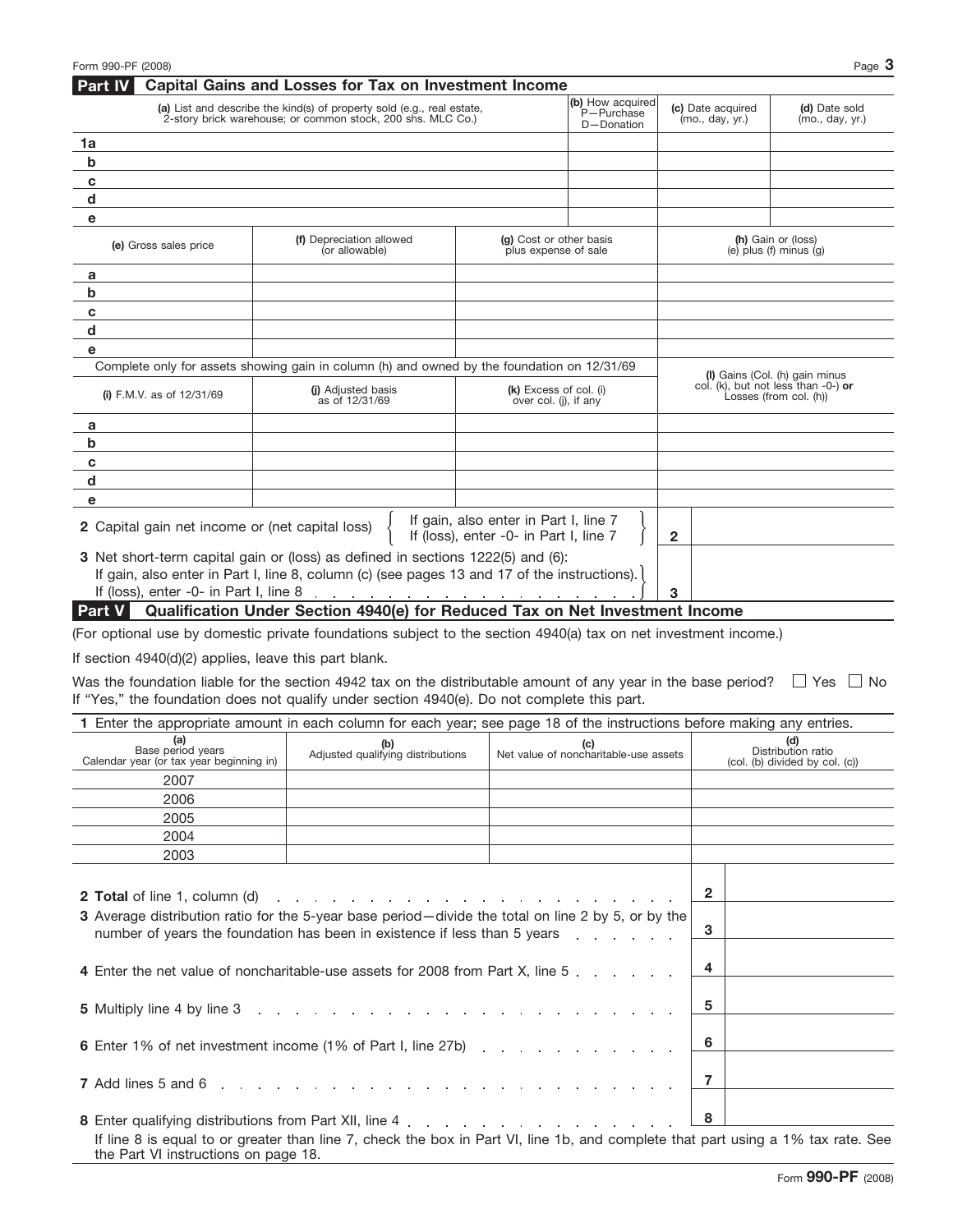|         | Form 990-PF (2008)<br>Page 4                                                                                                                                                                                                                                          |                |     |    |  |  |
|---------|-----------------------------------------------------------------------------------------------------------------------------------------------------------------------------------------------------------------------------------------------------------------------|----------------|-----|----|--|--|
|         | Excise Tax Based on Investment Income (Section 4940(a), 4940(b), 4940(e), or 4948–see page 18 of the instructions)<br>Part VI                                                                                                                                         |                |     |    |  |  |
|         | <b>1a</b> Exempt operating foundations described in section 4940(d)(2), check here $\blacktriangleright \Box$ and enter "N/A" on line 1.                                                                                                                              |                |     |    |  |  |
|         | Date of ruling letter:  (attach copy of ruling letter if necessary-see instructions)                                                                                                                                                                                  |                |     |    |  |  |
|         | 1<br><b>b</b> Domestic foundations that meet the section 4940(e) requirements in Part V, check                                                                                                                                                                        |                |     |    |  |  |
|         | here $\blacktriangleright$ $\Box$ and enter 1% of Part I, line 27b<br>and a series of the contract of the contract of                                                                                                                                                 |                |     |    |  |  |
|         | c All other domestic foundations enter 2% of line 27b. Exempt foreign organizations enter 4%                                                                                                                                                                          |                |     |    |  |  |
|         | of Part I, line 12, col. (b)                                                                                                                                                                                                                                          |                |     |    |  |  |
| 2       | 2<br>Tax under section 511 (domestic section 4947(a)(1) trusts and taxable foundations only. Others enter -0-)<br>3                                                                                                                                                   |                |     |    |  |  |
| 3<br>4  | Add lines 1 and 2<br>the contract of the contract of the contract of the contract of the contract of the contract of the contract of<br>$\overline{4}$<br>Subtitle A (income) tax (domestic section 4947(a)(1) trusts and taxable foundations only. Others enter -0-) |                |     |    |  |  |
| 5       | 5<br>Tax based on investment income. Subtract line 4 from line 3. If zero or less, enter -0-                                                                                                                                                                          |                |     |    |  |  |
| 6       | Credits/Payments:                                                                                                                                                                                                                                                     |                |     |    |  |  |
|         | 6а<br>a 2008 estimated tax payments and 2007 overpayment credited to 2008                                                                                                                                                                                             |                |     |    |  |  |
|         | 6b<br><b>b</b> Exempt foreign organizations-tax withheld at source                                                                                                                                                                                                    |                |     |    |  |  |
| С       | 6с<br>Tax paid with application for extension of time to file (Form 8868)                                                                                                                                                                                             |                |     |    |  |  |
|         | 6d<br>d Backup withholding erroneously withheld<br>and a state of the state of the                                                                                                                                                                                    |                |     |    |  |  |
| 7       | $\overline{7}$                                                                                                                                                                                                                                                        |                |     |    |  |  |
| 8       | 8<br>Enter any penalty for underpayment of estimated tax. Check here $\Box$ if Form 2220 is attached<br>9                                                                                                                                                             |                |     |    |  |  |
| 9<br>10 | Tax due. If the total of lines 5 and 8 is more than line 7, enter amount owed<br>10<br>Overpayment. If line 7 is more than the total of lines 5 and 8, enter the amount overpaid.                                                                                     |                |     |    |  |  |
| 11      | 11<br>Enter the amount of line 10 to be: Credited to 2009 estimated tax ><br>Refunded                                                                                                                                                                                 |                |     |    |  |  |
|         | <b>Part VII-A</b> Statements Regarding Activities                                                                                                                                                                                                                     |                |     |    |  |  |
|         | 1a During the tax year, did the foundation attempt to influence any national, state, or local legislation or did it                                                                                                                                                   |                | Yes | No |  |  |
|         | participate or intervene in any political campaign?<br>in a<br>the contract of the contract of the contract of the contract of the contract of the contract of the contract of                                                                                        | 1a             |     |    |  |  |
|         | <b>b</b> Did it spend more than \$100 during the year (either directly or indirectly) for political purposes (see page 19                                                                                                                                             |                |     |    |  |  |
|         | of the instructions for definition)?<br>والمتواطن والمتواطن والمتواطن والمتواطن والمتواطن والمتواطن والمتواطن والمتواطن                                                                                                                                               | 1b             |     |    |  |  |
|         | If the answer is "Yes" to 1a or 1b, attach a detailed description of the activities and copies of any materials                                                                                                                                                       |                |     |    |  |  |
|         | published or distributed by the foundation in connection with the activities.                                                                                                                                                                                         | 1c             |     |    |  |  |
|         | c Did the foundation file Form 1120-POL for this year?<br>and a series of the contract of the contract of the<br>d Enter the amount (if any) of tax on political expenditures (section 4955) imposed during the year:                                                 |                |     |    |  |  |
|         |                                                                                                                                                                                                                                                                       |                |     |    |  |  |
|         | e Enter the reimbursement (if any) paid by the foundation during the year for political expenditure tax imposed on                                                                                                                                                    |                |     |    |  |  |
|         |                                                                                                                                                                                                                                                                       |                |     |    |  |  |
|         | 2 Has the foundation engaged in any activities that have not previously been reported to the IRS?                                                                                                                                                                     | 2              |     |    |  |  |
|         | If "Yes," attach a detailed description of the activities.                                                                                                                                                                                                            |                |     |    |  |  |
| 3       | Has the foundation made any changes, not previously reported to the IRS, in its governing instrument, articles of                                                                                                                                                     |                |     |    |  |  |
|         | incorporation, or bylaws, or other similar instruments? If "Yes," attach a conformed copy of the changes                                                                                                                                                              | 3<br>4a        |     |    |  |  |
|         | 4a Did the foundation have unrelated business gross income of \$1,000 or more during the year?<br>b If "Yes," has it filed a tax return on Form 990-T for this year?                                                                                                  | 4b             |     |    |  |  |
| 5       | the contract of the contract of the con-<br>Was there a liquidation, termination, dissolution, or substantial contraction during the year?                                                                                                                            | 5              |     |    |  |  |
|         | If "Yes," attach the statement required by General Instruction T.                                                                                                                                                                                                     |                |     |    |  |  |
| 6       | Are the requirements of section 508(e) (relating to sections 4941 through 4945) satisfied either:                                                                                                                                                                     |                |     |    |  |  |
|         | • By language in the governing instrument, or                                                                                                                                                                                                                         |                |     |    |  |  |
|         | • By state legislation that effectively amends the governing instrument so that no mandatory directions that                                                                                                                                                          |                |     |    |  |  |
|         |                                                                                                                                                                                                                                                                       | 6              |     |    |  |  |
| 7       | Did the foundation have at least \$5,000 in assets at any time during the year? If "Yes," complete Part II, col. (c), and Part XV.                                                                                                                                    | $\overline{7}$ |     |    |  |  |
|         | 8a Enter the states to which the foundation reports or with which it is registered (see page 19 of the                                                                                                                                                                |                |     |    |  |  |
|         | b If the answer is "Yes" to line 7, has the foundation furnished a copy of Form 990-PF to the Attorney General                                                                                                                                                        | 8b             |     |    |  |  |
|         | (or designate) of each state as required by General Instruction G? If "No," attach explanation                                                                                                                                                                        |                |     |    |  |  |
| 9       | Is the foundation claiming status as a private operating foundation within the meaning of section 4942(j)(3)                                                                                                                                                          |                |     |    |  |  |
|         | or 4942(j)(5) for calendar year 2008 or the taxable year beginning in 2008 (see instructions for Part XIV on                                                                                                                                                          | 9              |     |    |  |  |
| 10      | Did any persons become substantial contributors during the tax year? If "Yes," attach a schedule listing their                                                                                                                                                        |                |     |    |  |  |
|         | names and addresses experience and addresses and addresses and addresses and addresses and addresses and addresses                                                                                                                                                    | 10             |     |    |  |  |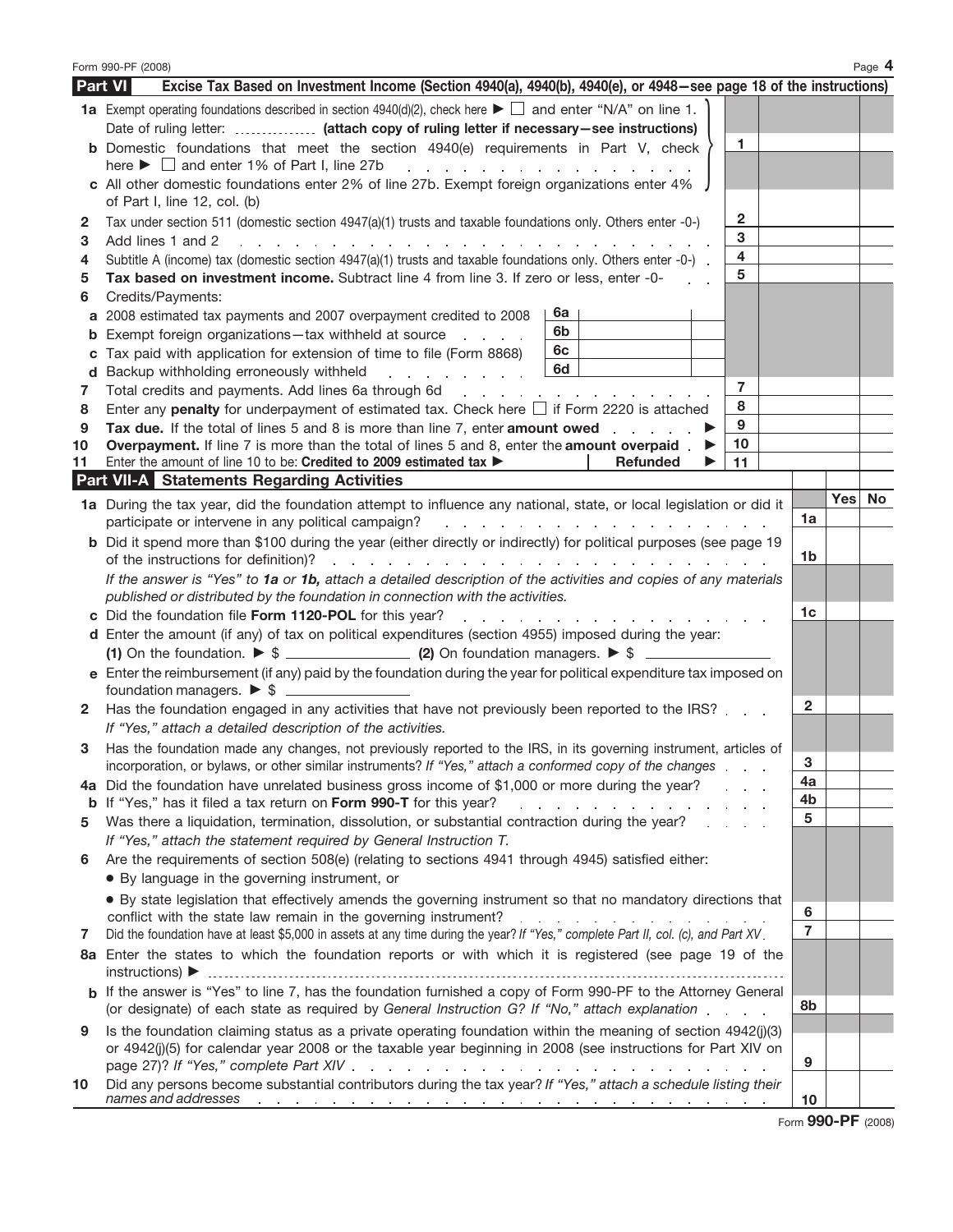|              | Form 990-PF (2008)                                                                                                                                                                                                                                 |    | Page 5           |
|--------------|----------------------------------------------------------------------------------------------------------------------------------------------------------------------------------------------------------------------------------------------------|----|------------------|
|              | <b>Part VII-A</b> Statements Regarding Activities (continued)                                                                                                                                                                                      |    |                  |
| 11           | At any time during the year, did the foundation, directly or indirectly, own a controlled entity within the<br>meaning of section 512(b)(13)? If "Yes," attach schedule (see page 20 of the instructions)                                          | 11 |                  |
| 12           | Did the foundation acquire a direct or indirect interest in any applicable insurance contract before<br>August 17, 2008?<br>المنافذ والمنافي والمنافي والمنافي والمنافي والمنافي والمنافي والمنافي والمنافي                                        | 12 |                  |
| 13           | Did the foundation comply with the public inspection requirements for its annual returns and exemption application?                                                                                                                                | 13 |                  |
| 14           | Located at Decomposition and the Contract of the Contract of the Contract of the Contract of the Contract of the Contract of the Contract of the Contract of the Contract of the Contract of the Contract of the Contract of t                     |    |                  |
| 15           | Section 4947(a)(1) nonexempt charitable trusts filing Form 990-PF in lieu of Form 1041-Check here<br>and enter the amount of tax-exempt interest received or accrued during the year $\ldots$ $\blacktriangleright$   15                           |    |                  |
|              | Part VII-B Statements Regarding Activities for Which Form 4720 May Be Required                                                                                                                                                                     |    |                  |
|              | File Form 4720 if any item is checked in the "Yes" column, unless an exception applies.                                                                                                                                                            |    | Yes<br><b>No</b> |
|              | 1a During the year did the foundation (either directly or indirectly):                                                                                                                                                                             |    |                  |
|              | (1) Engage in the sale or exchange, or leasing of property with a disqualified person? $\Box$ Yes $\Box$ No                                                                                                                                        |    |                  |
|              | (2) Borrow money from, lend money to, or otherwise extend credit to (or accept it from) a                                                                                                                                                          |    |                  |
|              | $\Box$ Yes<br>disqualified person?<br><b>No</b><br>de la provincia de la provincia de la provincia de la provincia de la provincia de la provincia de la provincia                                                                                 |    |                  |
|              | (3) Furnish goods, services, or facilities to (or accept them from) a disqualified person?<br>$\Box$ Yes<br><b>No</b>                                                                                                                              |    |                  |
|              | (4) Pay compensation to, or pay or reimburse the expenses of, a disqualified person?<br>$\Box$ Yes<br>$\Box$ No                                                                                                                                    |    |                  |
|              | (5) Transfer any income or assets to a disqualified person (or make any of either available for                                                                                                                                                    |    |                  |
|              | the benefit or use of a disqualified person)? $\blacksquare$ . The set of a disqualified person)? $\blacksquare$ . The set of a disqualified person)?<br>∣ ∣No                                                                                     |    |                  |
|              | (6) Agree to pay money or property to a government official? (Exception. Check "No" if<br>the foundation agreed to make a grant to or to employ the official for a period after                                                                    |    |                  |
|              | termination of government service, if terminating within 90 days.) $\ldots$ $\ldots$ $\ldots$<br>  No                                                                                                                                              |    |                  |
|              | <b>b</b> If any answer is "Yes" to $1a(1)$ –(6), did any of the acts fail to qualify under the exceptions described in Regulations<br>section 53.4941(d)-3 or in a current notice regarding disaster assistance (see page 20 of the instructions)? | 1b |                  |
|              | Organizations relying on a current notice regarding disaster assistance check here<br>and the state of the                                                                                                                                         |    |                  |
|              | c Did the foundation engage in a prior year in any of the acts described in 1a, other than excepted acts, that                                                                                                                                     |    |                  |
|              | were not corrected before the first day of the tax year beginning in 2008?<br>design and a state of the state of                                                                                                                                   | 1c |                  |
| $\mathbf{2}$ | Taxes on failure to distribute income (section 4942) (does not apply for years the foundation was a private<br>operating foundation defined in section 4942(j)(3) or 4942(j)(5)):                                                                  |    |                  |
|              | a At the end of tax year 2008, did the foundation have any undistributed income (lines 6d and                                                                                                                                                      |    |                  |
|              | ∣ ∣No                                                                                                                                                                                                                                              |    |                  |
|              | If "Yes," list the years ▶ 20, 20, 20, 20                                                                                                                                                                                                          |    |                  |
|              | <b>b</b> Are there any years listed in 2a for which the foundation is not applying the provisions of section $4942(a)(2)$                                                                                                                          |    |                  |
|              | (relating to incorrect valuation of assets) to the year's undistributed income? (If applying section 4942(a)(2)<br>to all years listed, answer "No" and attach statement—see page 20 of the instructions.).                                        | 2b |                  |
|              | c If the provisions of section $4942(a)(2)$ are being applied to any of the years listed in 2a, list the years here.                                                                                                                               |    |                  |
|              | ▶ 20 …, 20 …, 20 …, 20 …, 20 ……                                                                                                                                                                                                                    |    |                  |
|              | 3a Did the foundation hold more than a 2% direct or indirect interest in any business                                                                                                                                                              |    |                  |
|              | enterprise at any time during the year?<br>and a series of the contract of the contract of the<br>_  Yes  __  No                                                                                                                                   |    |                  |
|              | <b>b</b> If "Yes," did it have excess business holdings in 2008 as a result of (1) any purchase by the foundation or<br>disqualified persons after May 26, 1969; (2) the lapse of the 5-year period (or longer period approved by the              |    |                  |
|              | Commissioner under section 4943(c)(7)) to dispose of holdings acquired by gift or bequest; or (3) the lapse                                                                                                                                        |    |                  |
|              | of the 10-, 15-, or 20-year first phase holding period? (Use Schedule C, Form 4720, to determine if the                                                                                                                                            |    |                  |
|              | foundation had excess business holdings in 2008.) The contract of the contract of the contract of the contract of the contract of the contract of the contract of the contract of the contract of the contract of the contract                     | 3b |                  |
|              | 4a Did the foundation invest during the year any amount in a manner that would jeopardize its charitable purposes?                                                                                                                                 | 4a |                  |
|              | <b>b</b> Did the foundation make any investment in a prior year (but after December 31, 1969) that could jeopardize its                                                                                                                            |    |                  |
|              | charitable purpose that had not been removed from jeopardy before the first day of the tax year beginning in 2008?                                                                                                                                 | 4b |                  |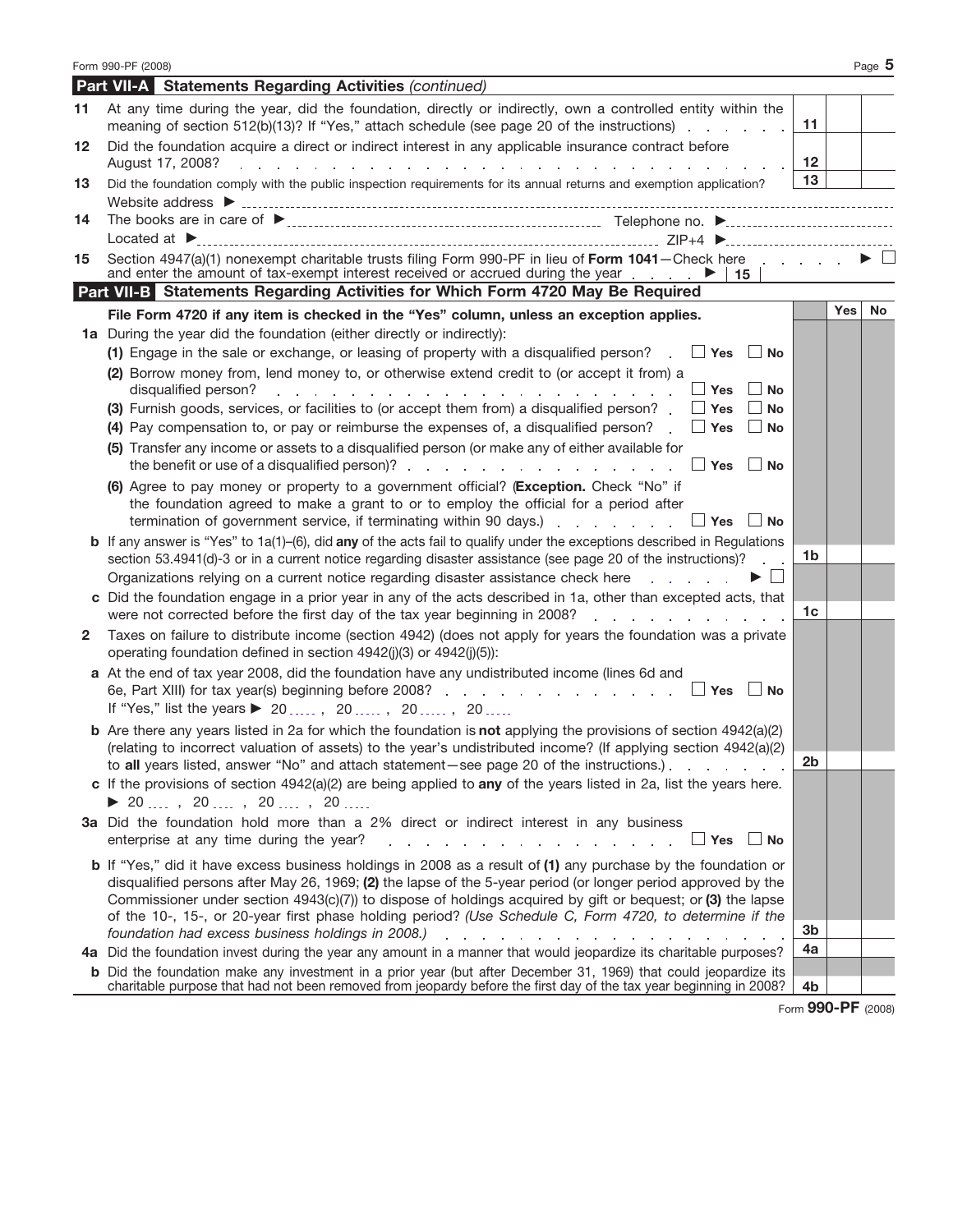| Form 990-PF (2008)                                                                                                                                                                                                         |                  | Page 6               |
|----------------------------------------------------------------------------------------------------------------------------------------------------------------------------------------------------------------------------|------------------|----------------------|
| <b>Part VII-B</b> Statements Regarding Activities for Which Form 4720 May Be Required (continued)                                                                                                                          |                  |                      |
| 5a During the year did the foundation pay or incur any amount to:                                                                                                                                                          |                  |                      |
| (1) Carry on propaganda, or otherwise attempt to influence legislation (section 4945(e))? $\Box$ Yes $\Box$ No                                                                                                             |                  |                      |
| (2) Influence the outcome of any specific public election (see section 4955); or to carry on,<br>directly or indirectly, any voter registration drive? $\ldots$ , $\ldots$ , $\ldots$ , $\ldots$ , $\Box$ Yes<br><b>No</b> |                  |                      |
| (3) Provide a grant to an individual for travel, study, or other similar purposes? $\Box$ Yes $\Box$<br><b>No</b>                                                                                                          |                  |                      |
| (4) Provide a grant to an organization other than a charitable, etc., organization described in<br>section 509(a)(1), (2), or (3), or section 4940(d)(2)? (see page 22 of the instructions). $\Box$ Yes $\Box$ No          |                  |                      |
| (5) Provide for any purpose other than religious, charitable, scientific, literary, or<br>educational purposes, or for the prevention of cruelty to children or animals? $\Box$ Yes $\Box$ No                              |                  |                      |
| <b>b</b> If any answer is "Yes" to $5a(1)$ –(5), did any of the transactions fail to qualify under the exceptions described in                                                                                             |                  |                      |
| Regulations section 53.4945 or in a current notice regarding disaster assistance (see page 22 of the instructions)?                                                                                                        | 5b               |                      |
| Organizations relying on a current notice regarding disaster assistance check here $\Box$                                                                                                                                  |                  |                      |
| c If the answer is "Yes" to question $5a(4)$ , does the foundation claim exemption from the tax<br>because it maintained expenditure responsibility for the grant? $\Box$ Yes $\Box$<br><b>No</b>                          |                  |                      |
| If "Yes," attach the statement required by Regulations section 53.4945-5(d).                                                                                                                                               |                  |                      |
| 6a Did the foundation, during the year, receive any funds, directly or indirectly, to pay premiums<br>$\mathsf{I}$ No<br>l Yes                                                                                             |                  |                      |
| <b>b</b> Did the foundation, during the year, pay premiums, directly or indirectly, on a personal benefit contract?                                                                                                        | 6b               |                      |
| If you answered "Yes" to 6b, also file Form 8870.                                                                                                                                                                          |                  |                      |
| 7a At any time during the tax year, was the foundation a party to a prohibited tax shelter transaction? $\Box$ Yes $\Box$ No                                                                                               |                  |                      |
| <b>b</b> If yes, did the foundation receive any proceeds or have any net income attributable to the transaction?                                                                                                           | 7b               |                      |
| <b>Part VIII</b><br>Information About Officers, Directors, Trustees, Foundation Managers, Highly Paid Employees,<br>and Contractors                                                                                        |                  |                      |
| 1 List all officers, directors, trustees, foundation managers and their compensation (see page 22 of the instructions).                                                                                                    |                  |                      |
| (b) Title, and average<br>(c) Compensation<br>(d) Contributions to<br>(a) Name and address<br>(If not paid, enter<br>employee benefit plans<br>hours per week<br>0.1 and deferred componention<br>dovated to position      | other allowances | (e) Expense account, |

| . | devoted to position | $\cdots$<br>$-0-1$ | and deferred compensation | <b>UTTEL SULPANITIONS</b> |
|---|---------------------|--------------------|---------------------------|---------------------------|
|   |                     |                    |                           |                           |
|   |                     |                    |                           |                           |
|   |                     |                    |                           |                           |
|   |                     |                    |                           |                           |

#### **Compensation of five highest-paid employees (other than those included on line 1—see page 23 of the instructions). If none, enter "NONE." 2**

| (a) Name and address of each employee paid more than \$50,000                                                                                              | (b) Title, and average<br>hours per week<br>devoted to position | (c) Compensation | (d) Contributions to<br>employee benefit<br>plans and deferred<br>compensation | (e) Expense account,<br>other allowances |  |  |
|------------------------------------------------------------------------------------------------------------------------------------------------------------|-----------------------------------------------------------------|------------------|--------------------------------------------------------------------------------|------------------------------------------|--|--|
|                                                                                                                                                            |                                                                 |                  |                                                                                |                                          |  |  |
|                                                                                                                                                            |                                                                 |                  |                                                                                |                                          |  |  |
|                                                                                                                                                            |                                                                 |                  |                                                                                |                                          |  |  |
|                                                                                                                                                            |                                                                 |                  |                                                                                |                                          |  |  |
|                                                                                                                                                            |                                                                 |                  |                                                                                |                                          |  |  |
| Total number of other employees paid over \$50,000<br>$\sim$<br>the company of the company<br>$\sim$<br>$\sim$<br>$\sim$<br><b>Service</b><br>$\mathbf{r}$ |                                                                 |                  |                                                                                |                                          |  |  |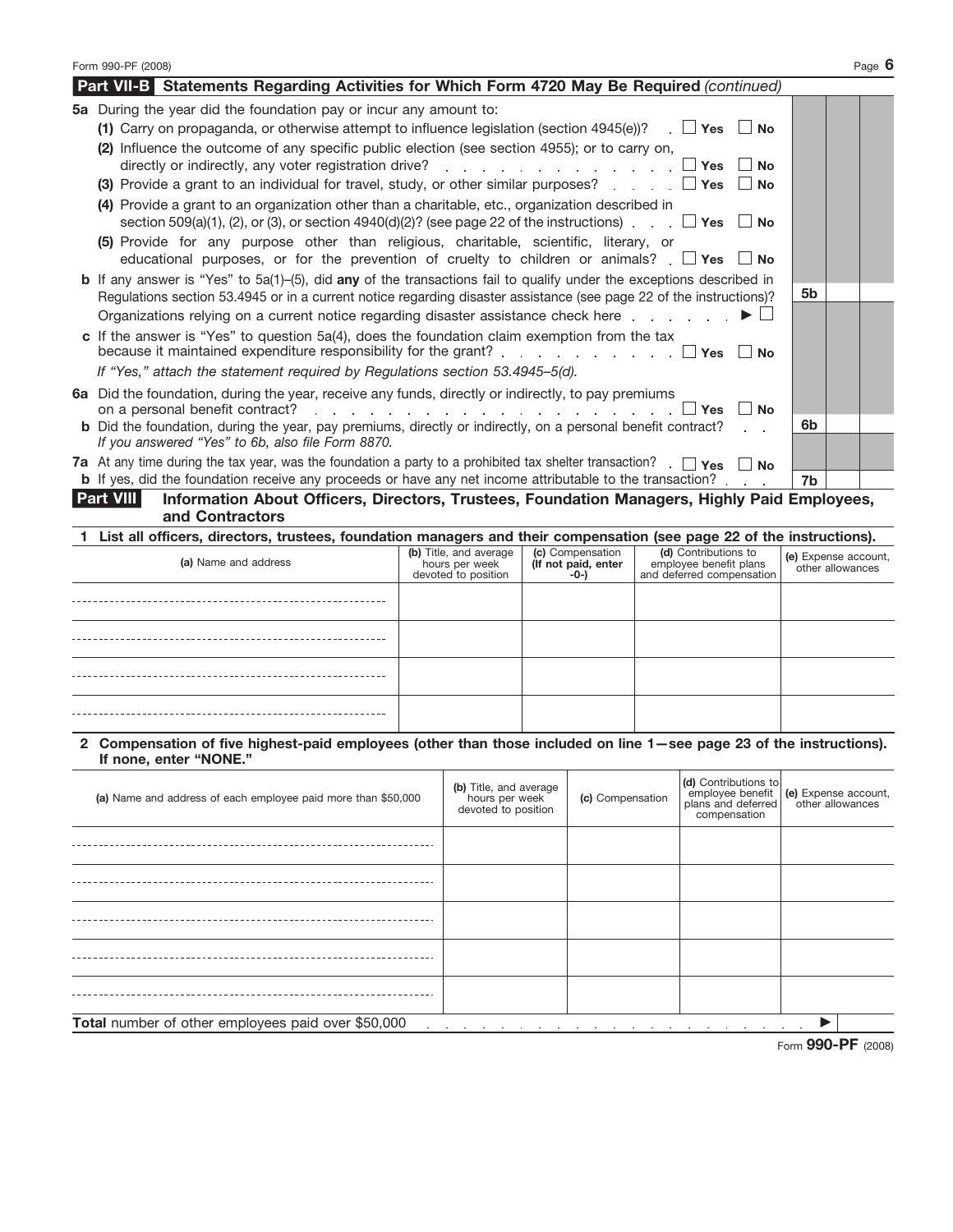| <b>Part VIII</b> | Information About Officers, Directors, Trustees, Foundation Managers, Highly Paid Employees,<br>and Contractors (continued)                                                                                                     |                     |                  |
|------------------|---------------------------------------------------------------------------------------------------------------------------------------------------------------------------------------------------------------------------------|---------------------|------------------|
|                  | 3 Five highest-paid independent contractors for professional services (see page 23 of the instructions). If none, enter "NONE."                                                                                                 |                     |                  |
|                  | (a) Name and address of each person paid more than \$50,000                                                                                                                                                                     | (b) Type of service | (c) Compensation |
|                  |                                                                                                                                                                                                                                 |                     |                  |
|                  |                                                                                                                                                                                                                                 |                     |                  |
|                  |                                                                                                                                                                                                                                 |                     |                  |
|                  |                                                                                                                                                                                                                                 |                     |                  |
|                  |                                                                                                                                                                                                                                 |                     |                  |
|                  | Total number of others receiving over \$50,000 for professional services enterstanding on the content of the state of the state of the state of the state of the state of the state of the state of the state of the state of t |                     |                  |
|                  |                                                                                                                                                                                                                                 |                     |                  |

# **Part IX-A Summary of Direct Charitable Activities**

| List the foundation's four largest direct charitable activities during the tax year. Include relevant statistical information such as the number<br>of organizations and other beneficiaries served, conferences convened, research papers produced, etc.                | Expenses |
|--------------------------------------------------------------------------------------------------------------------------------------------------------------------------------------------------------------------------------------------------------------------------|----------|
| 1.                                                                                                                                                                                                                                                                       |          |
| $\mathbf{2}$                                                                                                                                                                                                                                                             |          |
| 3                                                                                                                                                                                                                                                                        |          |
| 4                                                                                                                                                                                                                                                                        |          |
| Part IX-B Summary of Program-Related Investments (see page 23 of the instructions)                                                                                                                                                                                       |          |
| Describe the two largest program-related investments made by the foundation during the tax year on lines 1 and 2.                                                                                                                                                        | Amount   |
| 1                                                                                                                                                                                                                                                                        |          |
| $\overline{2}$                                                                                                                                                                                                                                                           |          |
| All other program-related investments. See page 24 of the instructions.                                                                                                                                                                                                  |          |
| 3                                                                                                                                                                                                                                                                        |          |
| Total. Add lines 1 through 3<br>$\blacktriangle$ . The contract of the contract of the contract of the contract of the contract of the contract of the contract of the contract of the contract of the contract of the contract of the contract of the contract of the c |          |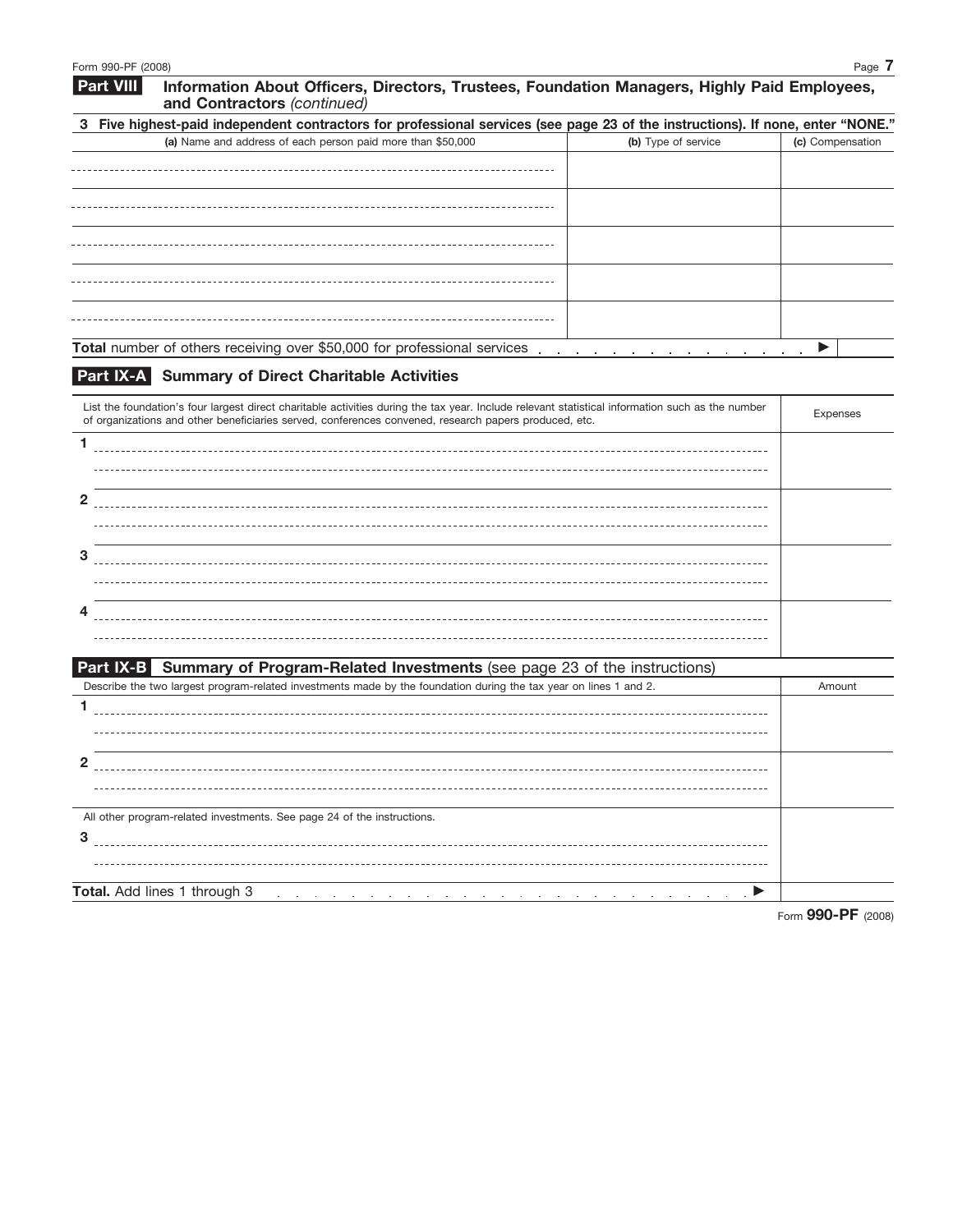|              | Form 990-PF (2008)                                                                                                                                                                                                                                                                                               |                | Page 8 |
|--------------|------------------------------------------------------------------------------------------------------------------------------------------------------------------------------------------------------------------------------------------------------------------------------------------------------------------|----------------|--------|
|              | Minimum Investment Return (All domestic foundations must complete this part. Foreign foundations,<br>Part X<br>see page 24 of the instructions.)                                                                                                                                                                 |                |        |
| 1            | Fair market value of assets not used (or held for use) directly in carrying out charitable, etc.,                                                                                                                                                                                                                |                |        |
|              | purposes:                                                                                                                                                                                                                                                                                                        |                |        |
|              | a Average monthly fair market value of securities<br>and the contract of the contract of the contract of the contract of the contract of the contract of the contract of the contract of the contract of the contract of the contract of the contract of the contract of the contra                              | 1a             |        |
|              | <b>b</b> Average of monthly cash balances<br>de la provincia de la provincia de la provincia de la provincia de                                                                                                                                                                                                  | 1b             |        |
| c            | Fair market value of all other assets (see page 24 of the instructions)                                                                                                                                                                                                                                          | 1c             |        |
| d            | <b>Total</b> (add lines 1a, b, and c)<br>and a series of the contract of the contract of the contract of the contract of                                                                                                                                                                                         | 1d             |        |
| е            | Reduction claimed for blockage or other factors reported on lines 1a and<br>1е<br>1c (attach detailed explanation) example and a series and a series of the series of the series of the series of the series of the series of the series of the series of the series of the series of the series of the series o |                |        |
| 2            | Acquisition indebtedness applicable to line 1 assets entitled assets and a set of the set of the set of the set of the set of the set of the set of the set of the set of the set of the set of the set of the set of the set                                                                                    | $\overline{2}$ |        |
| 3            | Subtract line 2 from line 1d<br>the contract of the contract of the contract of the contract of the contract of the contract of                                                                                                                                                                                  | 3              |        |
| 4            | Cash deemed held for charitable activities. Enter 11/2 % of line 3 (for greater amount, see page 25<br>of the instructions)                                                                                                                                                                                      | 4              |        |
| 5            | Net value of noncharitable-use assets. Subtract line 4 from line 3. Enter here and on Part V, line 4                                                                                                                                                                                                             | 5              |        |
| 6            |                                                                                                                                                                                                                                                                                                                  | 6              |        |
|              | <b>Distributable Amount</b> (see page 25 of the instructions) (Section $4942(j)(3)$ and (j)(5) private operating<br>Part XI<br>foundations and certain foreign organizations check here $\blacktriangleright \Box$ and do not complete this part.)                                                               |                |        |
| 1            | Minimum investment return from Part X, line 6<br>$\sim 10$                                                                                                                                                                                                                                                       | 1              |        |
| 2a           | 2a<br>Tax on investment income for 2008 from Part VI, line 5                                                                                                                                                                                                                                                     |                |        |
| b            | 2 <sub>b</sub><br>Income tax for 2008. (This does not include the tax from Part VI.)                                                                                                                                                                                                                             |                |        |
| C            | Add lines 2a and 2b<br>a constitution of the constitution of the constitution of the constitution of the constitution of the constitution of the constitution of the constitution of the constitution of the constitution of the constitution of the                                                             | 2c             |        |
| 3            | Distributable amount before adjustments. Subtract line 2c from line 1 and a contact the contact of the Distributable amount before adjustments. Subtract line 2c from line 1                                                                                                                                     | 3              |        |
| 4            | Recoveries of amounts treated as qualifying distributions enterstanding to the control of the control of the control of the control of the control of the control of the control of the control of the control of the control                                                                                    | 4              |        |
| 5            | Add lines 3 and 4<br>and a series of the contract of the contract of the contract of the contract of the contract of                                                                                                                                                                                             | 5              |        |
| 6            | Deduction from distributable amount (see page 25 of the instructions)                                                                                                                                                                                                                                            | 6              |        |
| 7            | Distributable amount as adjusted. Subtract line 6 from line 5. Enter here and on Part XIII,                                                                                                                                                                                                                      |                |        |
|              | line 1<br>the contract of the contract of the contract of the contract of the<br>the contract of the contract of the contract of the contract of                                                                                                                                                                 | 7              |        |
|              | <b>Qualifying Distributions</b> (see page 25 of the instructions)<br>Part XII                                                                                                                                                                                                                                    |                |        |
|              | Amounts paid (including administrative expenses) to accomplish charitable, etc., purposes:                                                                                                                                                                                                                       |                |        |
| a            | Expenses, contributions, gifts, etc.-total from Part I, column (d), line 26                                                                                                                                                                                                                                      | 1a             |        |
| $\mathbf b$  | Program-related investments-total from Part IX-B<br>and a straightful and a straight and                                                                                                                                                                                                                         | 1 <sub>b</sub> |        |
| $\mathbf{2}$ | Amounts paid to acquire assets used (or held for use) directly in carrying out charitable, etc.,<br>purposes                                                                                                                                                                                                     | 2              |        |
| З            | Amounts set aside for specific charitable projects that satisfy the:                                                                                                                                                                                                                                             |                |        |
| а            |                                                                                                                                                                                                                                                                                                                  | За             |        |
| b            | Cash distribution test (attach the required schedule)                                                                                                                                                                                                                                                            | 3 <sub>b</sub> |        |
| 4            | <b>Qualifying distributions.</b> Add lines 1a through 3b. Enter here and on Part V, line 8, and Part XIII, line 4                                                                                                                                                                                                | 4              |        |
| 5            | Foundations that qualify under section 4940(e) for the reduced rate of tax on net investment income.                                                                                                                                                                                                             |                |        |
|              | Enter 1% of Part I, line 27b (see page 26 of the instructions) enter and contact the state of Part I, line 27b                                                                                                                                                                                                   | 5              |        |
| 6            | Adjusted qualifying distributions. Subtract line 5 from line 4<br>and a straightful contract and a straight                                                                                                                                                                                                      | 6              |        |
|              | Note. The amount on line 6 will be used in Part V, column (b), in subsequent years when calculating whether the foundation<br>qualifies for the section 4940(e) reduction of tax in those years.                                                                                                                 |                |        |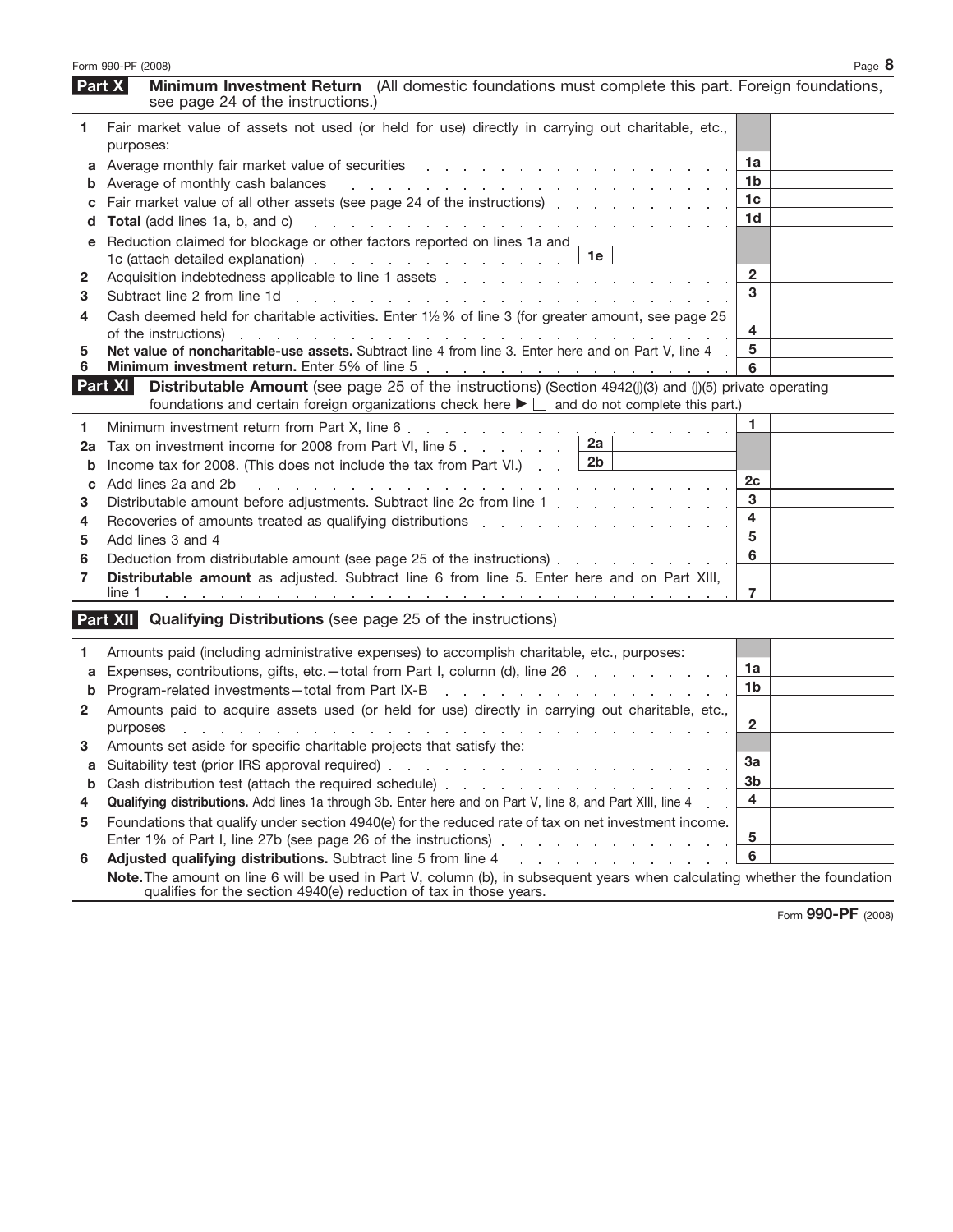|        | <b>Part XIII</b> Undistributed Income (see page 26 of the instructions)                                                                                                                                                                 |        |                     |      |      |
|--------|-----------------------------------------------------------------------------------------------------------------------------------------------------------------------------------------------------------------------------------------|--------|---------------------|------|------|
|        |                                                                                                                                                                                                                                         | (a)    | (b)                 | (c)  | (d)  |
| 1      | Distributable amount for 2008 from Part XI,                                                                                                                                                                                             | Corpus | Years prior to 2007 | 2007 | 2008 |
|        | line 7<br>a construction of the construction of the construction of the construction of the construction of the construction of the construction of the construction of the construction of the construction of the construction of the |        |                     |      |      |
| 2      | Undistributed income, if any, as of the end of 2007:                                                                                                                                                                                    |        |                     |      |      |
| a      | Enter amount for 2007 only                                                                                                                                                                                                              |        |                     |      |      |
| b      | Total for prior years: 20 _____ ,20 _____ ,20 _____                                                                                                                                                                                     |        |                     |      |      |
| 3      | Excess distributions carryover, if any, to 2008:                                                                                                                                                                                        |        |                     |      |      |
| a      | From 2003 $\Box$                                                                                                                                                                                                                        |        |                     |      |      |
|        | From 2004 $\ldots$ $\qquad \qquad$                                                                                                                                                                                                      |        |                     |      |      |
|        | From 2005 $\Box$                                                                                                                                                                                                                        |        |                     |      |      |
|        | From 2006 $\Box$                                                                                                                                                                                                                        |        |                     |      |      |
|        | From 2007 <u>Lander and the set of the set of the set of the set of the set of the set of the set of the set of the set of the set of the set of the set of the set of the set of the set of the set of the set of the</u>              |        |                     |      |      |
|        | Total of lines 3a through e                                                                                                                                                                                                             |        |                     |      |      |
|        |                                                                                                                                                                                                                                         |        |                     |      |      |
| 4      | Qualifying distributions for 2008 from Part XII,                                                                                                                                                                                        |        |                     |      |      |
|        |                                                                                                                                                                                                                                         |        |                     |      |      |
| а      | Applied to 2007, but not more than line 2a.                                                                                                                                                                                             |        |                     |      |      |
|        | <b>b</b> Applied to undistributed income of prior years (Election                                                                                                                                                                       |        |                     |      |      |
|        | required-see page 26 of the instructions)<br>and a state                                                                                                                                                                                |        |                     |      |      |
|        | c Treated as distributions out of corpus (Election                                                                                                                                                                                      |        |                     |      |      |
|        | required-see page 26 of the instructions).                                                                                                                                                                                              |        |                     |      |      |
|        | d Applied to 2008 distributable amount                                                                                                                                                                                                  |        |                     |      |      |
| е      | Remaining amount distributed out of corpus.                                                                                                                                                                                             |        |                     |      |      |
| 5.     | Excess distributions carryover applied to 2008.                                                                                                                                                                                         |        |                     |      |      |
|        | (If an amount appears in column (d), the same                                                                                                                                                                                           |        |                     |      |      |
|        | amount must be shown in column (a).)                                                                                                                                                                                                    |        |                     |      |      |
| 6      | Enter the net total of each column as                                                                                                                                                                                                   |        |                     |      |      |
|        | indicated below:                                                                                                                                                                                                                        |        |                     |      |      |
| а      | Corpus. Add lines 3f, 4c, and 4e. Subtract line 5                                                                                                                                                                                       |        |                     |      |      |
| b      | Prior years' undistributed income. Subtract                                                                                                                                                                                             |        |                     |      |      |
|        | line 4b from line $2b$ .                                                                                                                                                                                                                |        |                     |      |      |
|        | c Enter the amount of prior years' undistributed                                                                                                                                                                                        |        |                     |      |      |
|        | income for which a notice of deficiency has been                                                                                                                                                                                        |        |                     |      |      |
|        | issued, or on which the section 4942(a) tax has                                                                                                                                                                                         |        |                     |      |      |
|        | been previously assessed<br>a na sanar a sa sa                                                                                                                                                                                          |        |                     |      |      |
| d      | Subtract line 6c from line 6b. Taxable                                                                                                                                                                                                  |        |                     |      |      |
|        | amount-see page 27 of the instructions                                                                                                                                                                                                  |        |                     |      |      |
|        | e Undistributed income for 2007. Subtract line                                                                                                                                                                                          |        |                     |      |      |
|        | 4a from line 2a. Taxable amount-see page                                                                                                                                                                                                |        |                     |      |      |
|        | 27 of the instructions<br>and the company of the company                                                                                                                                                                                |        |                     |      |      |
|        | f Undistributed income for 2008. Subtract lines                                                                                                                                                                                         |        |                     |      |      |
|        | 4d and 5 from line 1. This amount must be                                                                                                                                                                                               |        |                     |      |      |
|        | distributed in 2009                                                                                                                                                                                                                     |        |                     |      |      |
| 7      | Amounts treated as distributions out of corpus                                                                                                                                                                                          |        |                     |      |      |
|        | to satisfy requirements imposed by section                                                                                                                                                                                              |        |                     |      |      |
|        | 170(b)(1)(F) or 4942(g)(3) (see page 27 of the                                                                                                                                                                                          |        |                     |      |      |
|        | instructions) and the set of the set of the set of the set of the set of the set of the set of the set of the set of the set of the set of the set of the set of the set of the set of the set of the set of the set of the se          |        |                     |      |      |
| 8      | Excess distributions carryover from 2003 not                                                                                                                                                                                            |        |                     |      |      |
|        | applied on line 5 or line 7 (see page 27 of the                                                                                                                                                                                         |        |                     |      |      |
|        | instructions)                                                                                                                                                                                                                           |        |                     |      |      |
| 9      | Excess distributions carryover to 2009.                                                                                                                                                                                                 |        |                     |      |      |
|        | Subtract lines 7 and 8 from line 6a                                                                                                                                                                                                     |        |                     |      |      |
| 10     | Analysis of line 9:                                                                                                                                                                                                                     |        |                     |      |      |
| a      | Excess from 2004<br><u>. . La componenta</u>                                                                                                                                                                                            |        |                     |      |      |
| b      | Excess from 2005<br>$\mathcal{L}^{\text{max}}$                                                                                                                                                                                          |        |                     |      |      |
|        | Excess from 2006<br>$\mathcal{L}^{\text{max}}$<br>the control of the control of the                                                                                                                                                     |        |                     |      |      |
| с<br>d | Excess from 2007                                                                                                                                                                                                                        |        |                     |      |      |
|        | and a state<br>e Excess from 2008                                                                                                                                                                                                       |        |                     |      |      |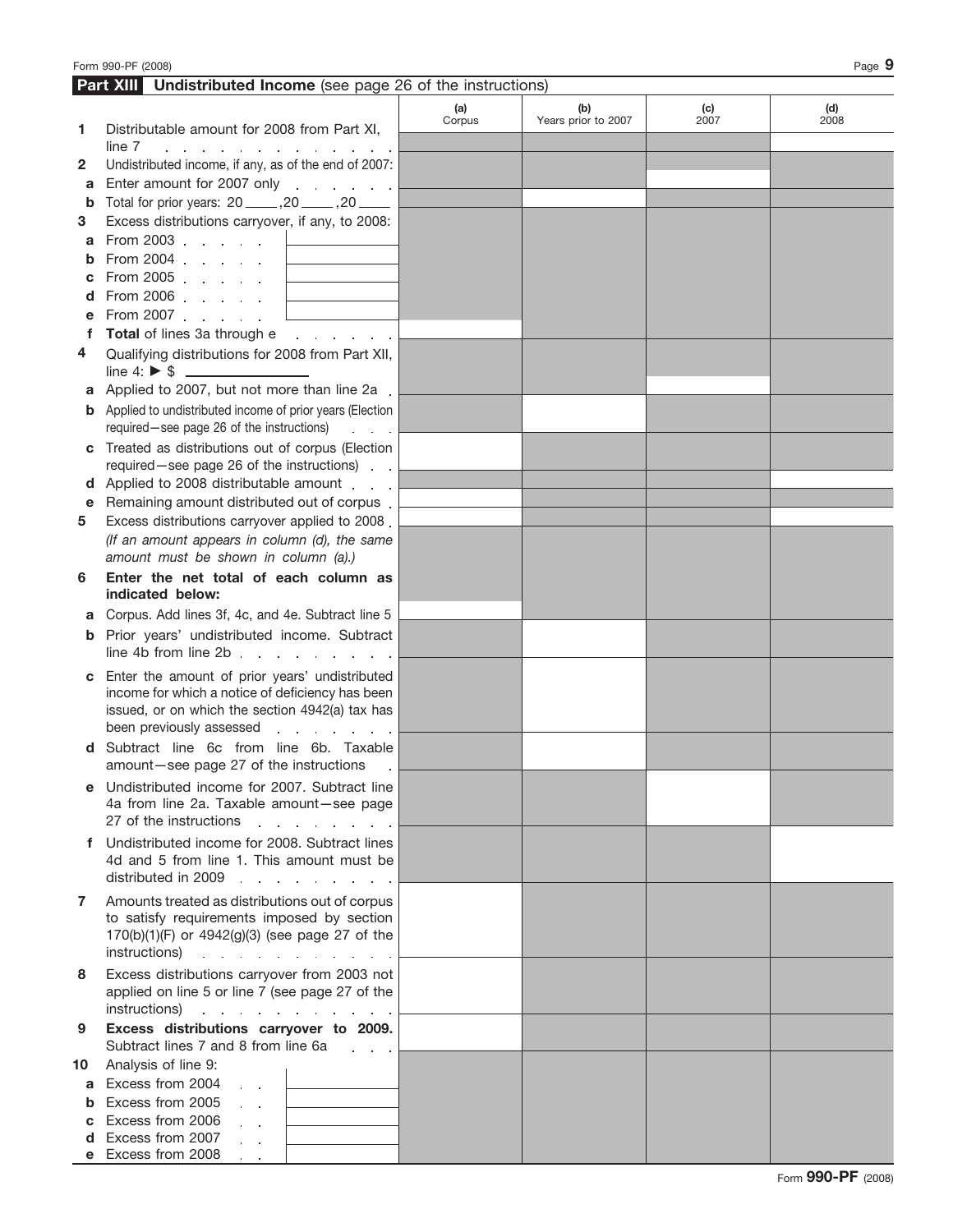|   | Form 990-PF (2008)                                                                                                                                                                         |          |          |               |               | Page 10    |
|---|--------------------------------------------------------------------------------------------------------------------------------------------------------------------------------------------|----------|----------|---------------|---------------|------------|
|   | <b>Part XIV</b> Private Operating Foundations (see page 27 of the instructions and Part VII-A, question 9)                                                                                 |          |          |               |               |            |
|   | <b>1a</b> If the foundation has received a ruling or determination letter that it is a private operating<br>foundation, and the ruling is effective for 2008, enter the date of the ruling |          |          |               |               |            |
|   | <b>b</b> Check box to indicate whether the foundation is a private operating foundation described in section                                                                               |          |          |               | 4942(j)(3) or | 4942(j)(5) |
|   | 2a Enter the lesser of the adjusted net                                                                                                                                                    | Tax year |          | Prior 3 years |               | (e) Total  |
|   | income from Part I or the minimum<br>investment return from Part X for<br>each year listed<br>and a state of the state                                                                     | (a) 2008 | (b) 2007 | (c) 2006      | $(d)$ 2005    |            |
|   | $b$ 85% of line 2a.                                                                                                                                                                        |          |          |               |               |            |
|   | c Qualifying distributions from Part XII,<br>line 4 for each year listed<br>and a state                                                                                                    |          |          |               |               |            |
|   | <b>d</b> Amounts included in line 2c not used directly<br>for active conduct of exempt activities                                                                                          |          |          |               |               |            |
|   | e Qualifying distributions made directly<br>for active conduct of exempt activities.<br>Subtract line 2d from line 2c                                                                      |          |          |               |               |            |
| 3 | Complete 3a, b, or c for the<br>alternative test relied upon:                                                                                                                              |          |          |               |               |            |
|   | "Assets" alternative test-enter:                                                                                                                                                           |          |          |               |               |            |
|   | (1) Value of all assets                                                                                                                                                                    |          |          |               |               |            |
|   | (2) Value of assets qualifying<br>under section 4942(j)(3)(B)(i)                                                                                                                           |          |          |               |               |            |
|   | "Endowment" alternative test-enter % of<br>minimum investment return shown in Part<br>X, line 6 for each year listed                                                                       |          |          |               |               |            |
|   | c "Support" alternative test-enter:                                                                                                                                                        |          |          |               |               |            |
|   | (1) Total support other than gross<br>investment income (interest,<br>dividends, rents, payments on<br>securities loans (section<br>$512(a)(5)$ , or royalties)                            |          |          |               |               |            |
|   | (2) Support from general public<br>and 5 or more exempt<br>organizations as provided in<br>section $4942(i)(3)(B)(iii)$                                                                    |          |          |               |               |            |
|   | (3) Largest amount of support from<br>an exempt organization.                                                                                                                              |          |          |               |               |            |
|   | (4) Gross investment income                                                                                                                                                                |          |          |               |               |            |
|   | <b>Part XV</b><br>Supplementary Information (Complete this part only if the foundation had \$5,000 or more in assets<br>at any time during the year-see page 27 of the instructions.)      |          |          |               |               |            |

**1 Information Regarding Foundation Managers:**

List any managers of the foundation who have contributed more than 2% of the total contributions received by the foundation **a** before the close of any tax year (but only if they have contributed more than \$5,000). (See section 507(d)(2).)

List any managers of the foundation who own 10% or more of the stock of a corporation (or an equally large portion of the **b** ownership of a partnership or other entity) of which the foundation has a 10% or greater interest.

### **2 Information Regarding Contribution, Grant, Gift, Loan, Scholarship, etc., Programs:**

Check here  $\blacktriangleright \Box$  if the foundation only makes contributions to preselected charitable organizations and does not accept unsolicited requests for funds. If the foundation makes gifts, grants, etc. (see page 28 of the instructions) to individuals or organizations under other conditions, complete items 2a, b, c, and d.

**a** The name, address, and telephone number of the person to whom applications should be addressed:

- **b** The form in which applications should be submitted and information and materials they should include:
- **c** Any submission deadlines:
- Any restrictions or limitations on awards, such as by geographical areas, charitable fields, kinds of institutions, or other **d** factors: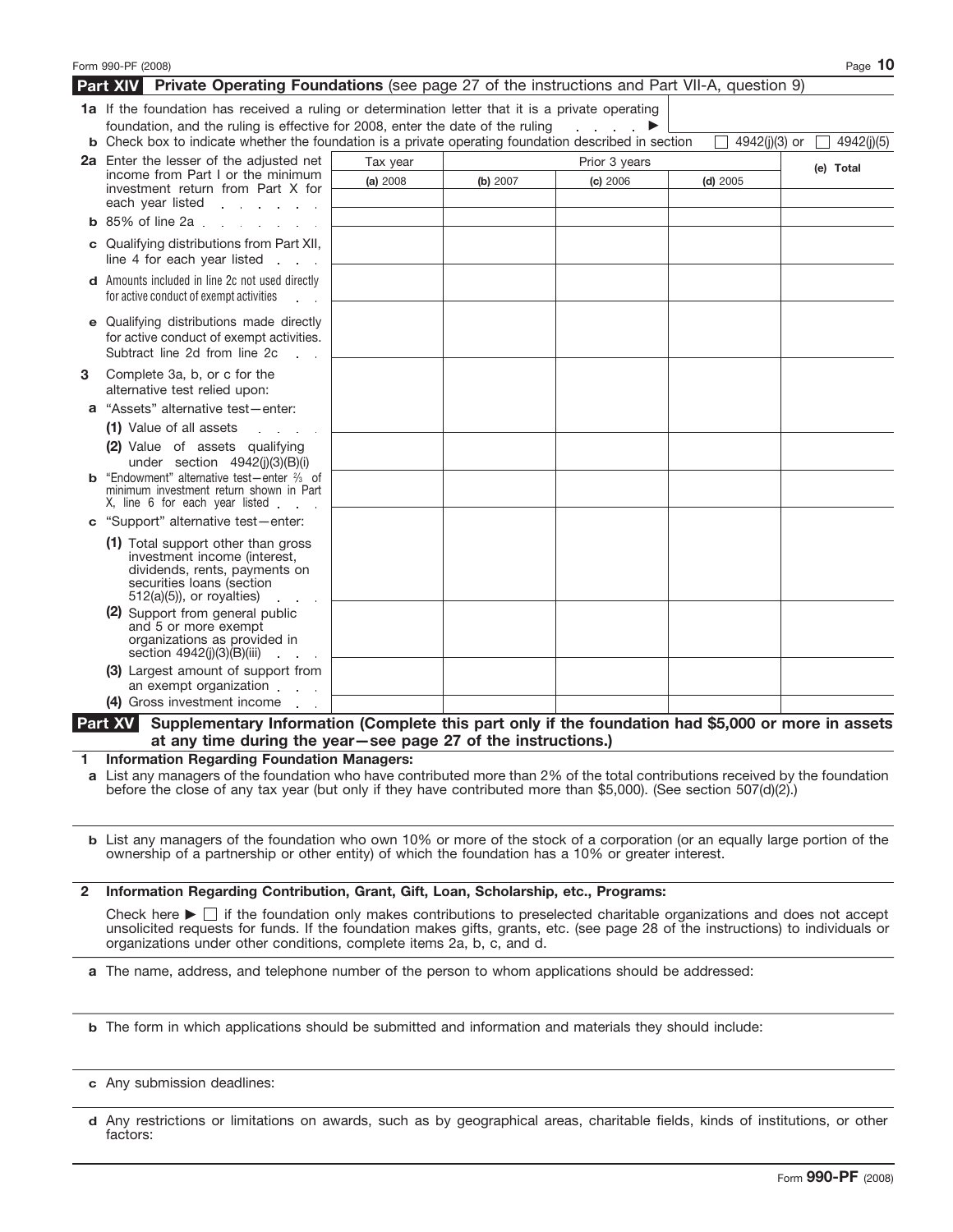|           | Form 990-PF (2008)                                                           |                                                                                                                    |                                      |                                     | Page 11 |
|-----------|------------------------------------------------------------------------------|--------------------------------------------------------------------------------------------------------------------|--------------------------------------|-------------------------------------|---------|
|           | Part XV Supplementary Information (continued)                                |                                                                                                                    |                                      |                                     |         |
| ${\bf 3}$ | Grants and Contributions Paid During the Year or Approved for Future Payment |                                                                                                                    |                                      |                                     |         |
|           | Recipient                                                                    | If recipient is an individual,<br>show any relationship to<br>any foundation manager<br>or substantial contributor | Foundation<br>status of<br>recipient | Purpose of grant or<br>contribution | Amount  |
|           | Name and address (home or business)                                          |                                                                                                                    |                                      |                                     |         |
|           | a Paid during the year                                                       |                                                                                                                    |                                      |                                     |         |
|           |                                                                              |                                                                                                                    |                                      |                                     |         |
|           |                                                                              |                                                                                                                    |                                      |                                     |         |
|           |                                                                              |                                                                                                                    |                                      |                                     |         |
|           |                                                                              |                                                                                                                    |                                      |                                     |         |
|           |                                                                              |                                                                                                                    |                                      |                                     |         |
|           |                                                                              |                                                                                                                    |                                      |                                     |         |
|           |                                                                              |                                                                                                                    |                                      |                                     |         |
|           |                                                                              |                                                                                                                    |                                      |                                     |         |
|           |                                                                              |                                                                                                                    |                                      |                                     |         |
|           |                                                                              |                                                                                                                    |                                      |                                     |         |
|           |                                                                              |                                                                                                                    |                                      |                                     |         |
|           |                                                                              |                                                                                                                    |                                      |                                     |         |
|           |                                                                              |                                                                                                                    |                                      |                                     |         |
|           |                                                                              |                                                                                                                    |                                      |                                     |         |
|           |                                                                              |                                                                                                                    |                                      |                                     |         |
|           |                                                                              |                                                                                                                    |                                      |                                     |         |
|           |                                                                              |                                                                                                                    |                                      |                                     |         |
|           |                                                                              |                                                                                                                    |                                      |                                     |         |
|           |                                                                              |                                                                                                                    |                                      |                                     |         |
|           |                                                                              |                                                                                                                    |                                      |                                     |         |
|           |                                                                              |                                                                                                                    |                                      |                                     |         |
|           |                                                                              |                                                                                                                    |                                      |                                     |         |
|           |                                                                              |                                                                                                                    |                                      |                                     |         |
|           |                                                                              |                                                                                                                    |                                      |                                     |         |
|           |                                                                              |                                                                                                                    |                                      |                                     |         |
|           |                                                                              |                                                                                                                    |                                      |                                     |         |
|           |                                                                              |                                                                                                                    |                                      |                                     |         |
|           | <b>Total</b>                                                                 |                                                                                                                    |                                      | 3a<br>$\blacktriangleright$         |         |
|           | <b>b</b> Approved for future payment                                         |                                                                                                                    |                                      |                                     |         |
|           |                                                                              |                                                                                                                    |                                      |                                     |         |
|           |                                                                              |                                                                                                                    |                                      |                                     |         |
|           |                                                                              |                                                                                                                    |                                      |                                     |         |
|           |                                                                              |                                                                                                                    |                                      |                                     |         |
|           |                                                                              |                                                                                                                    |                                      |                                     |         |
|           |                                                                              |                                                                                                                    |                                      |                                     |         |
|           |                                                                              |                                                                                                                    |                                      |                                     |         |
|           |                                                                              |                                                                                                                    |                                      |                                     |         |
|           |                                                                              |                                                                                                                    |                                      |                                     |         |
|           |                                                                              |                                                                                                                    |                                      |                                     |         |
|           |                                                                              |                                                                                                                    |                                      |                                     |         |
|           |                                                                              |                                                                                                                    |                                      |                                     |         |
|           |                                                                              |                                                                                                                    |                                      |                                     |         |
|           | <b>Total</b>                                                                 |                                                                                                                    |                                      | 3 <sub>b</sub>                      |         |
|           |                                                                              |                                                                                                                    |                                      | ▶                                   |         |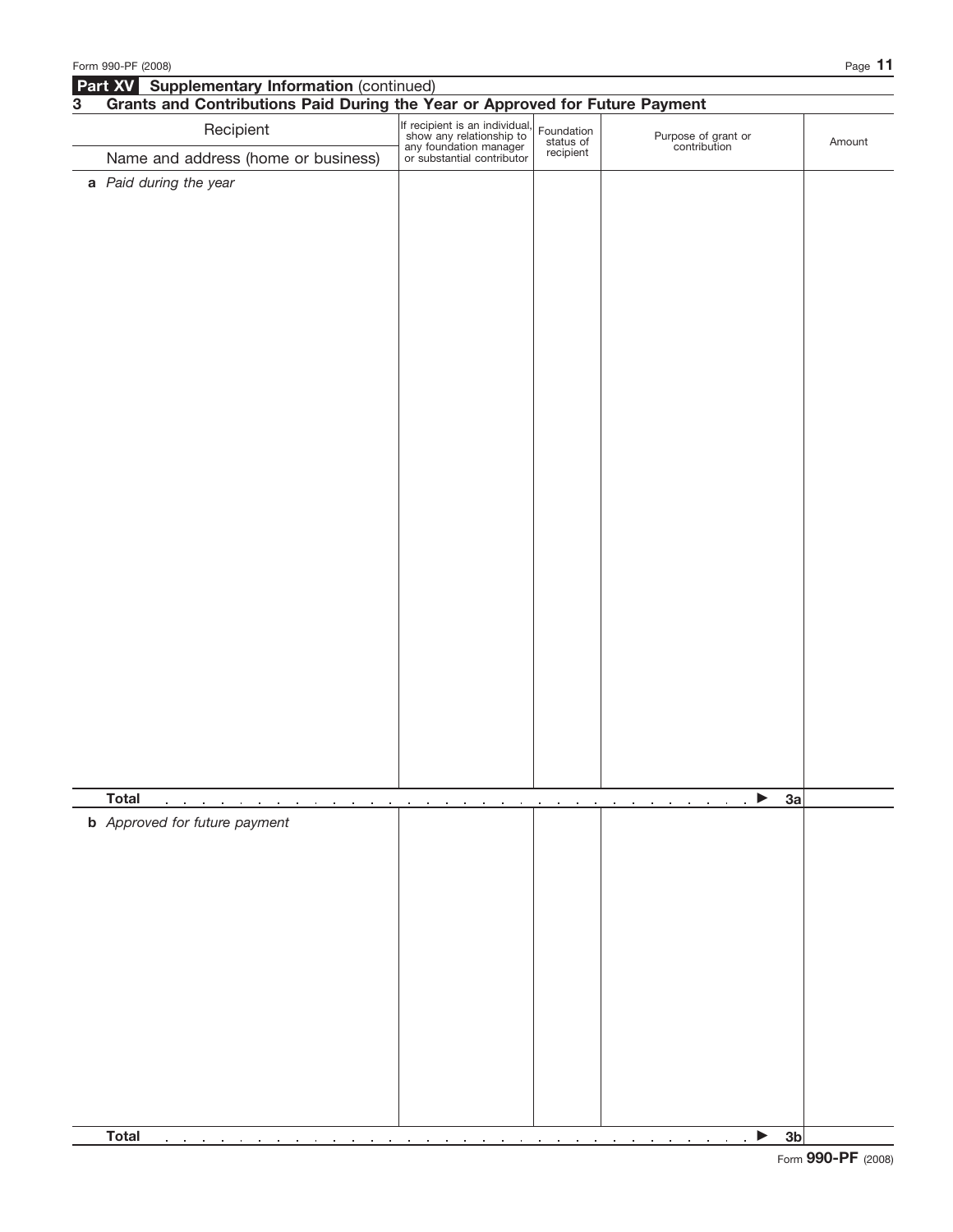| Enter gross amounts unless otherwise indicated. |                                                                                                                                                                                                                                                                | Unrelated business income   |               | Excluded by section 512, 513, or 514     | (e)           |                                                                               |
|-------------------------------------------------|----------------------------------------------------------------------------------------------------------------------------------------------------------------------------------------------------------------------------------------------------------------|-----------------------------|---------------|------------------------------------------|---------------|-------------------------------------------------------------------------------|
|                                                 | 1 Program service revenue:                                                                                                                                                                                                                                     | (a)<br><b>Business code</b> | (b)<br>Amount | (c)<br>Exclusion code                    | (d)<br>Amount | Related or exempt<br>function income<br>(See page 28 of<br>the instructions.) |
|                                                 |                                                                                                                                                                                                                                                                |                             |               |                                          |               |                                                                               |
| a<br>b                                          | <u> 2008 - Andrea Station Books, amerikansk politik (</u><br><u> 1989 - Andrea Barbara, amerikan personal dan personal dan personal dan personal dan personal dan personal dan</u>                                                                             |                             |               |                                          |               |                                                                               |
| C                                               | <u> 1989 - Andrea Stadt Britain, amerikansk politik (</u>                                                                                                                                                                                                      |                             |               |                                          |               |                                                                               |
| d                                               | <u> 1989 - Andrea Stadt Britain, amerikansk politik (</u>                                                                                                                                                                                                      |                             |               |                                          |               |                                                                               |
| e                                               | <u>and the state of the state of the state of the state of the state of the state of the state of the state of the state of the state of the state of the state of the state of the state of the state of the state of the state</u>                           |                             |               |                                          |               |                                                                               |
| f                                               | <u>and the state of the state of the state of the state of the state of the state of the state of the state of the state of the state of the state of the state of the state of the state of the state of the state of the state</u>                           |                             |               |                                          |               |                                                                               |
| g                                               | Fees and contracts from government agencies                                                                                                                                                                                                                    |                             |               |                                          |               |                                                                               |
|                                                 | 2 Membership dues and assessments                                                                                                                                                                                                                              |                             |               |                                          |               |                                                                               |
|                                                 | 3 Interest on savings and temporary cash investments                                                                                                                                                                                                           |                             |               |                                          |               |                                                                               |
|                                                 | 4 Dividends and interest from securities<br><b>Carl Carl Carl</b>                                                                                                                                                                                              |                             |               |                                          |               |                                                                               |
|                                                 | 5 Net rental income or (loss) from real estate:                                                                                                                                                                                                                |                             |               |                                          |               |                                                                               |
| a                                               | Debt-financed property enter a set of the Debt-financed property                                                                                                                                                                                               |                             |               |                                          |               |                                                                               |
|                                                 | <b>b</b> Not debt-financed property                                                                                                                                                                                                                            |                             |               |                                          |               |                                                                               |
|                                                 | 6 Net rental income or (loss) from personal property                                                                                                                                                                                                           |                             |               |                                          |               |                                                                               |
|                                                 | 7 Other investment income<br>and a state of the state                                                                                                                                                                                                          |                             |               |                                          |               |                                                                               |
|                                                 | 8 Gain or (loss) from sales of assets other than inventory                                                                                                                                                                                                     |                             |               |                                          |               |                                                                               |
|                                                 | 9 Net income or (loss) from special events                                                                                                                                                                                                                     |                             |               |                                          |               |                                                                               |
|                                                 | 10 Gross profit or (loss) from sales of inventory.                                                                                                                                                                                                             |                             |               |                                          |               |                                                                               |
|                                                 |                                                                                                                                                                                                                                                                |                             |               |                                          |               |                                                                               |
| b                                               | <u> Alexandria de la contrada de la contrada de la contrada de la contrada de la contrada de la contrada de la c</u>                                                                                                                                           |                             |               |                                          |               |                                                                               |
| С                                               | <u> 1989 - Johann Harry Harry Harry Harry Harry Harry Harry Harry Harry Harry Harry Harry Harry Harry Harry Harry</u>                                                                                                                                          |                             |               |                                          |               |                                                                               |
| d                                               | <u> 1989 - Johann Harry Harry Harry Harry Harry Harry Harry Harry Harry Harry Harry Harry Harry Harry Harry Harry</u>                                                                                                                                          |                             |               |                                          |               |                                                                               |
| е                                               |                                                                                                                                                                                                                                                                |                             |               |                                          |               |                                                                               |
|                                                 | 12 Subtotal. Add columns (b), (d), and (e)                                                                                                                                                                                                                     |                             |               |                                          |               |                                                                               |
|                                                 |                                                                                                                                                                                                                                                                |                             |               |                                          |               |                                                                               |
|                                                 | 13 Total. Add line 12, columns (b), (d), and (e)<br>$\sim$ $\sim$<br>(See worksheet in line 13 instructions on page 28 to verify calculations.)<br>Part XVI-B Relationship of Activities to the Accomplishment of Exempt Purposes                              |                             |               | the contract of the contract of the con- |               |                                                                               |
| $\blacktriangledown$                            | Explain below how each activity for which income is reported in column (e) of Part XVI-A contributed importantly to the accomplishment of the foundation's exempt purposes (other than by providing funds for such purposes).<br>page 28 of the instructions.) |                             |               |                                          |               |                                                                               |
|                                                 |                                                                                                                                                                                                                                                                |                             |               |                                          |               |                                                                               |
|                                                 |                                                                                                                                                                                                                                                                |                             |               |                                          |               |                                                                               |
|                                                 |                                                                                                                                                                                                                                                                |                             |               |                                          |               |                                                                               |
|                                                 |                                                                                                                                                                                                                                                                |                             |               |                                          |               |                                                                               |
|                                                 |                                                                                                                                                                                                                                                                |                             |               |                                          |               |                                                                               |
|                                                 |                                                                                                                                                                                                                                                                |                             |               |                                          |               |                                                                               |
|                                                 |                                                                                                                                                                                                                                                                |                             |               |                                          |               |                                                                               |
|                                                 |                                                                                                                                                                                                                                                                |                             |               |                                          |               |                                                                               |
|                                                 |                                                                                                                                                                                                                                                                |                             |               |                                          |               |                                                                               |
|                                                 |                                                                                                                                                                                                                                                                |                             |               |                                          |               |                                                                               |
|                                                 |                                                                                                                                                                                                                                                                |                             |               |                                          |               |                                                                               |
|                                                 |                                                                                                                                                                                                                                                                |                             |               |                                          |               |                                                                               |
|                                                 |                                                                                                                                                                                                                                                                |                             |               |                                          |               |                                                                               |
|                                                 |                                                                                                                                                                                                                                                                |                             |               |                                          |               |                                                                               |
|                                                 |                                                                                                                                                                                                                                                                |                             |               |                                          |               |                                                                               |
|                                                 |                                                                                                                                                                                                                                                                |                             |               |                                          |               |                                                                               |
|                                                 |                                                                                                                                                                                                                                                                |                             |               |                                          |               |                                                                               |
|                                                 |                                                                                                                                                                                                                                                                |                             |               |                                          |               |                                                                               |
| Line No.                                        |                                                                                                                                                                                                                                                                |                             |               |                                          |               |                                                                               |
|                                                 |                                                                                                                                                                                                                                                                |                             |               |                                          |               |                                                                               |
|                                                 |                                                                                                                                                                                                                                                                |                             |               |                                          |               |                                                                               |
|                                                 |                                                                                                                                                                                                                                                                |                             |               |                                          |               |                                                                               |